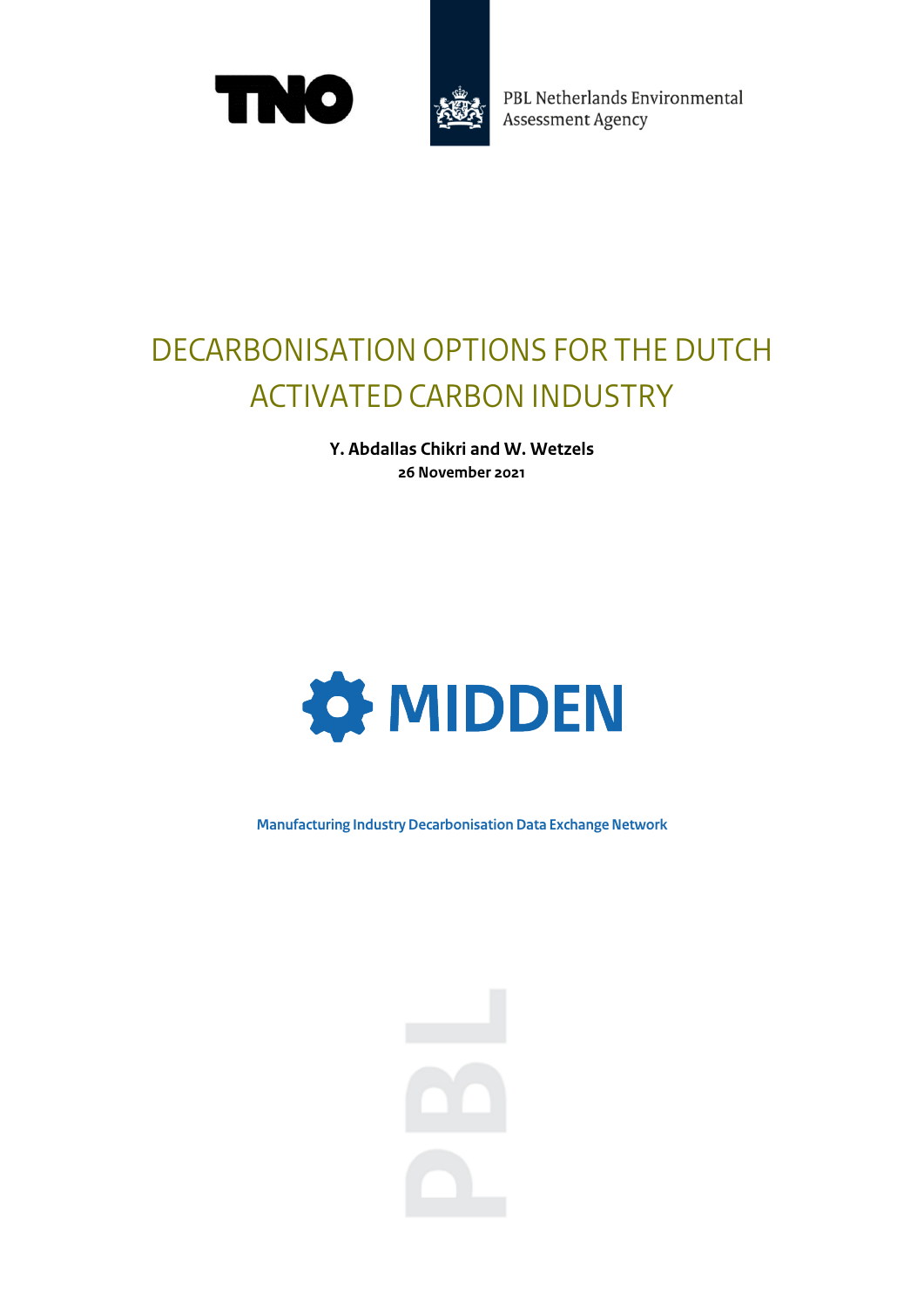### Colophon

#### **Decarbonisation options for the Dutch activated carbon industry**

© PBL Netherlands Environmental Assessment Agency; © TNO The Hague, 2021 PBL publication number: 3885 TNO project nr. 060.47868 / TNO 2021 P11655

#### Author(s)

Y. Abdallas Chikri and W. Wetzels

#### Acknowledgements

We would like to thank prof. dr. ir. Andrea Ramirez for providing valuable insights and feedback.

#### MIDDEN project coordination and responsibility

The MIDDEN project (Manufacturing Industry Decarbonisation Data Exchange Network) was initiated and is also coordinated and funded by PBL and TNO. The project aims to support industry, policymakers, analysts, and the energy sector in their common efforts to achieve deep decarbonisation. Correspondence regarding the project may be addressed to[: D. van Dam \(PBL\),](mailto:Dick.vanDam@pbl.nl) or [S. Gamboa \(TNO\).](mailto:Silvana.Gamboa@tno.nl) 

This publication is a joint publication by PBL and TNO Energy Transition and can be downloaded from th[e PBL website.](https://www.pbl.nl/en/middenweb/publications) Parts of this publication may be reproduced, providing the source is stated, in the form: Y. Abdallas Chikri and W. Wetzels, Decarbonisation options for the Dutch activated carbon industry, The Hague: PBL Netherlands Environmental Assessment Agency and TNO Energy Transition.

PBL Netherlands Environmental Assessment Agency is the national institute for strategic policy analysis in the fields of the environment, nature and spatial planning. We contribute to improving the quality of political and administrative decision-making by conducting outlook studies, analyses and evaluations in which an integrated approach is considered paramount. Policy relevance is the prime concern in all of our studies. We conduct solicited and unsolicited research that is both independent and scientifically sound.

TNO Energy Transition has a twofold mission: to accelerate the energy transition and to strengthen the competitive position of the Netherlands. TNO conducts independent and internationally leading research and we stand for an agenda-setting, initiating and supporting role for government, industry and NGOs.

This report has not been reviewed by Cabot Norit Nederland B.V. PBL and TNO are responsible for the content of the report. The decarbonisation options and parameters are explicitly not verified by the company.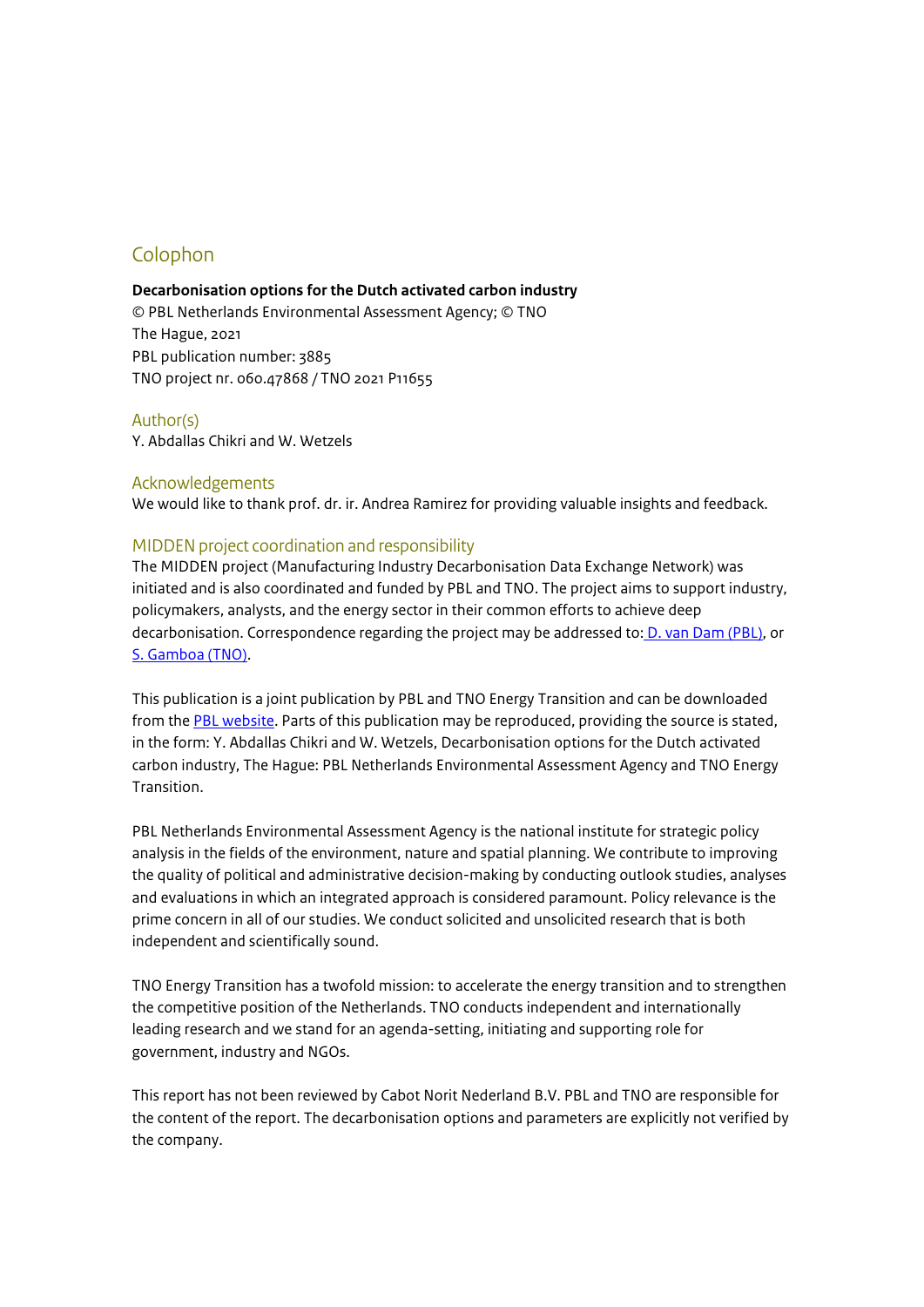## **Contents**

|       | <b>Summary</b>                                           | 4  |
|-------|----------------------------------------------------------|----|
| 1     | <b>Introduction</b>                                      | 5  |
| 1.1   | Scope                                                    | 5  |
| 1.2   | Reading guide                                            | 5  |
| 2     | <b>Activated carbon production in the Netherlands</b>    | 6  |
| 2.1   | Activated carbon production in the Netherlands           | 6  |
| 3     | <b>Activated carbon processes</b>                        | 9  |
| 3.1   | General process description                              | 9  |
| 3.2   | Raw materials                                            | 9  |
| 3.3   | Activation methods: physical and chemical activation     | 10 |
| 3.3.1 | Physical activation                                      | 11 |
| 3.3.2 | Chemical activation                                      | 12 |
| 3.4   | Post-processing                                          | 13 |
| 3.5   | Mass balance and energy balance                          | 13 |
| 4     | Activated carbon products, applications and regeneration | 19 |
| 4.1   | Activated carbon applications                            | 19 |
| 4.2   | Regeneration of spent activated carbon                   | 19 |
| 5     | <b>Options for decarbonisation</b>                       | 21 |
| 5.1   | Substitution of raw materials                            | 21 |
| 5.2   | Energy efficiency improvements                           | 22 |
| 5.3   | Carbon capture, utilization and storage                  | 22 |
| 5.4   | Substitution of activated carbon by other products       | 24 |
| 6     | <b>Discussion</b>                                        | 26 |
|       | <b>References</b>                                        | 27 |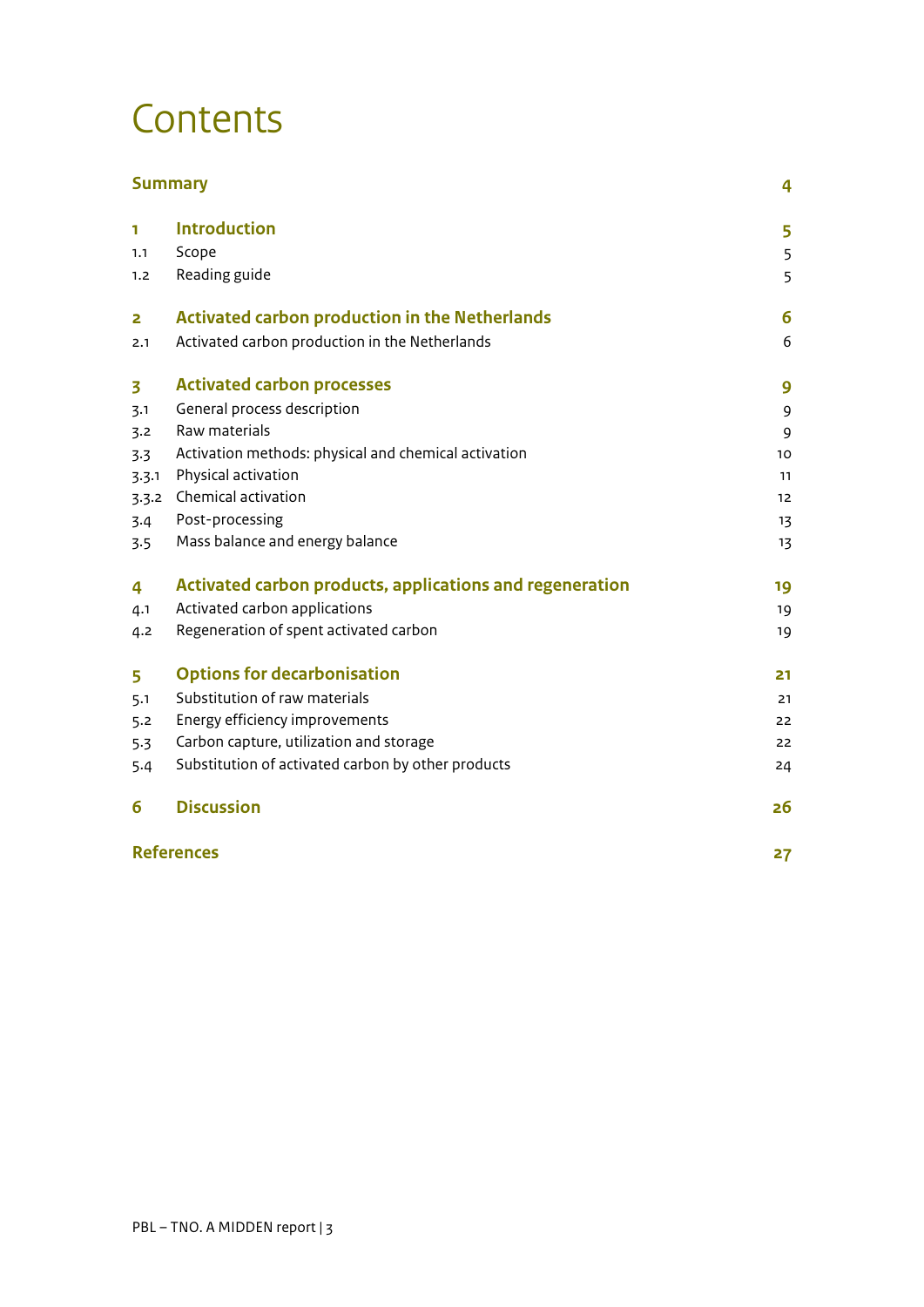## <span id="page-3-0"></span>Summary

Activated carbon is a material made of elemental carbon and it is characterized by its highly porous structure which has voids between the layers or sheets of carbon. Activated carbon is used to eliminate contaminants from fluids (liquids and gases) by trapping the contaminants in the pores through an adsorption process. Activated carbon is mainly manufactured in the form of powder and granulate.

Activated carbon is applied in many sectors, such as the fertilizer, pharmaceutical, cosmetics, petroleum and automobile industries. The material is used for solvent recovery, catalyst elimination and colour elimination in wastewater from industries. Other important applications are purification of water, air, beverages, food, pharmaceuticals and other fluids.

This report describes the activated carbon production in the Cabot Norit Nederland B.V. plant situated in Klazienaveen. The production capacity of the Klazienaveen plant is approximately 15 kilotonne/year. In 2020, the greenhouse gas emissions of the plant were 61,450 tonne  $CO<sub>2</sub>$ -eq. Cabot Norit Nederland B.V. also produces activated carbon in Zaandam, but the Zaandam plant does not participate in the EU Emissions Trading System and its production capacity is small in comparison with that of the Klazienaveen plant.

Activated carbon can be produced through a thermal treatment, the so-called physical activation. This process has two steps: carbonization and activation. The production process starts with the carbonisation of the raw material to obtain a char. Subsequently the char is activated in a gasification process at high temperature. In the Cabot Norit plant most of the carbon is activated through a steam activation process. The greenhouse gas emissions in the plant result from the combustion of waste gas released from the rotary kilns. The process in the kilns is self-sustaining and therefore the kilns are not fired. The energy consumption in the process is presented in Table 1.1. The emission intensity from the waste gas combustion is  $5.6$  tonne  $CO<sub>2</sub>/t$ onne activated carbon.

#### **Table 1.1**

| <b>Parameter</b>                 | Value | Unit                                                | Source                                                                                 |
|----------------------------------|-------|-----------------------------------------------------|----------------------------------------------------------------------------------------|
| Production capacity              | 15    | kilotonne activated<br>carbon/year                  | Estimation                                                                             |
| Production volume 2020           | 11    | kilotonne activated<br>carbon/year                  | Estimation                                                                             |
| Greenhouse gas emissions<br>2020 | 61.45 | kilotonne CO <sub>2</sub> -eq                       | (NEa, 2021)                                                                            |
| <b>Emission factor</b>           | 5.6   | tonne CO <sub>2</sub> -eq/tonne<br>activated carbon | Calculated from the greenhouse<br>gas emissions and the estimated<br>production volume |

Main characteristics of activated carbon production in the Cabot Norit plant in Klazienaveen in 2020.

Spent activated carbon with accumulated contaminants inside can be regenerated. The regeneration of activated carbon can reduce the energy and feedstock consumption. In the Cabot Zaandam plant, spent activated carbon is regenerated through a thermal activation process. The main decarbonisation options analysed for the activated carbon manufacturing process are the substitution of raw materials by biomass-based raw materials, energy efficiency improvements and carbon capture technology. Alternative products, both conventional and non-conventional adsorbents, can substitute activated carbon.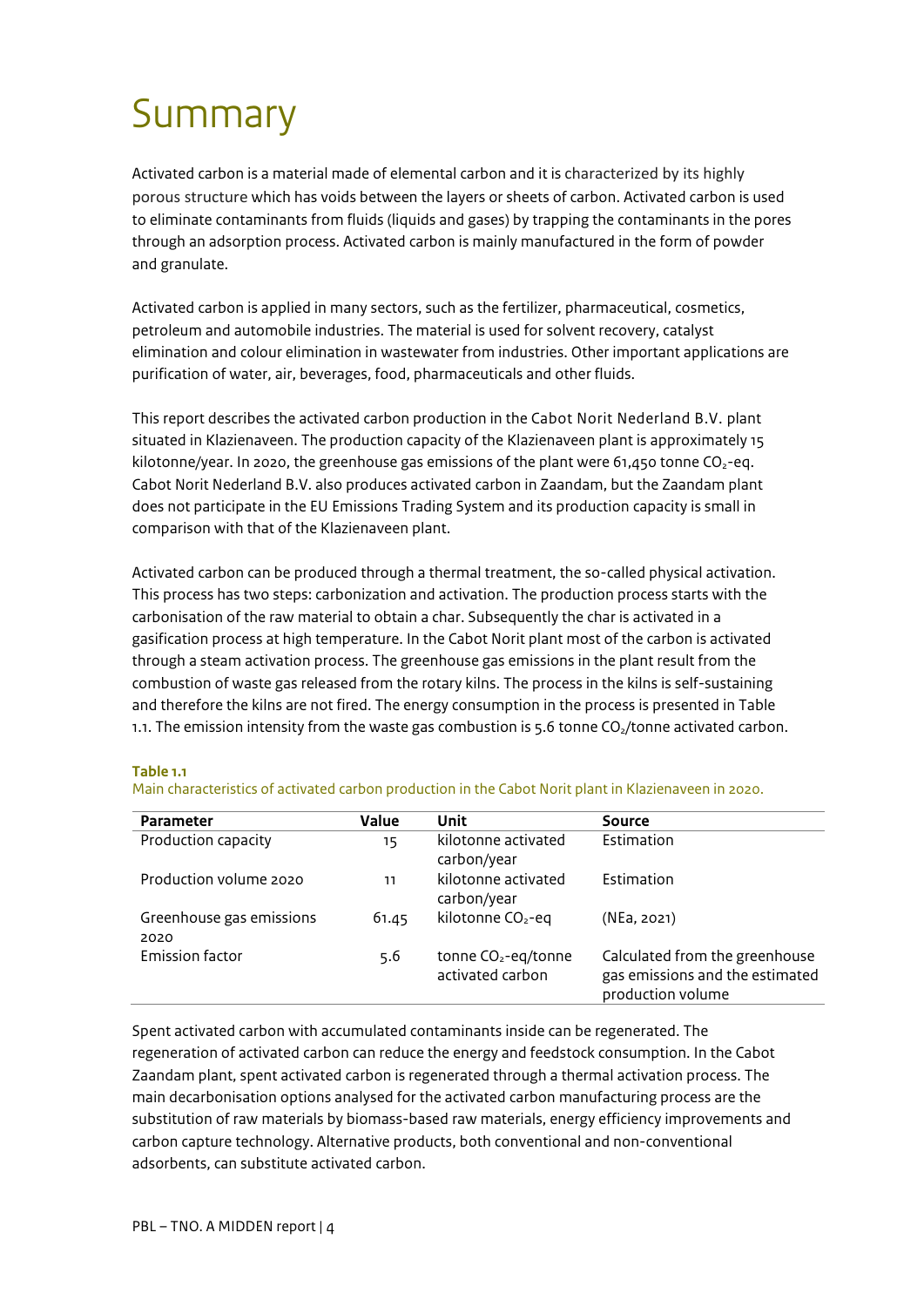## <span id="page-4-0"></span>1 Introduction

This report describes the current situation for the production of activated carbon in the Netherlands and the options and preconditions for its decarbonisation. The study is part of the MIDDEN project (Manufacturing Industry Decarbonisation Data Exchange Network). MIDDEN aims to support industry, policy makers, analysts and the energy sector in their common efforts to achieve deep decarbonisation. The MIDDEN project will update and elaborate further on options in the future, in close connection with the industry.

### <span id="page-4-1"></span>1.1 Scope

This report describes the activated carbon production in the Cabot Norit Nederland B.V. plant situated in Klazienaveen. The production process in the Cabot Norit plant is based on physical activation with steam. The plant regenerates spent activated carbon through a thermal activation process. The main decarbonisation options analysed for the activated carbon manufacturing process are the substitution of raw materials by biomass-based raw materials, energy efficiency improvements and carbon capture technology.

### <span id="page-4-2"></span>1.2 Reading guide

Chapter 2 introduces the activated carbon industry in the Netherlands. Chapter 3 describes the production processes for activated carbon. Chapter 4 describes the products and their application, while options for decarbonisation are systematically quantified and evaluated in Chapter 5. The feasibility of the decarbonisation options is discussed in Chapter 6.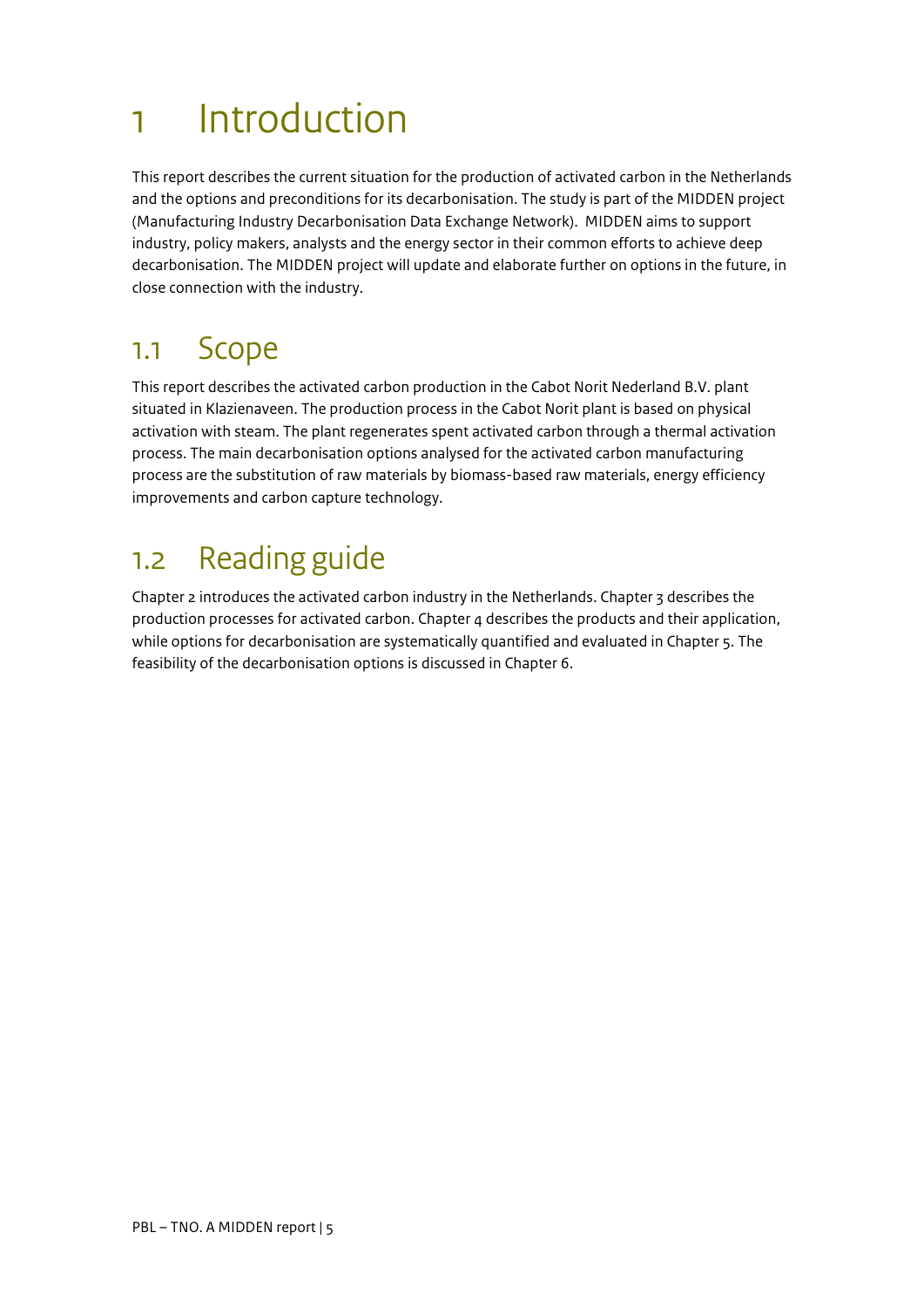# <span id="page-5-0"></span>2 Activated carbon production in the **Netherlands**

This chapter introduces the activated carbon industry in the Netherlands. It provides information on the Cabot Norit plant in Klazienaveen, the surroundings of the plant, the Cabot Corporation and the greenhouse gas emissions of the plant.

### <span id="page-5-1"></span>2.1 Activated carbon production in the **Netherlands**

Cabot Norit Nederland B.V. produces activated carbon in Zaandam and Klazienaveen. The production of activated carbon in the Netherlands started in 1916 in Zaandam with two kilns (Cabot Corporation, 2021). In Klazienaveen the production of activated carbon started in 1921 in the Purit factory. The Purit factory used peat, which was extracted from the peatlands in Drenthe, as raw material. Extraction of peat in the Netherlands virtually ceased in 1992 (Karel, Gerding, & De Vries, 2015), but peat is currently still the most important raw material used in the Klazienaveen plant.



Annual production of activated carbon in the Purit factory from 1924 to 1995 (Karel, Gerding, & De Vries, 2015).

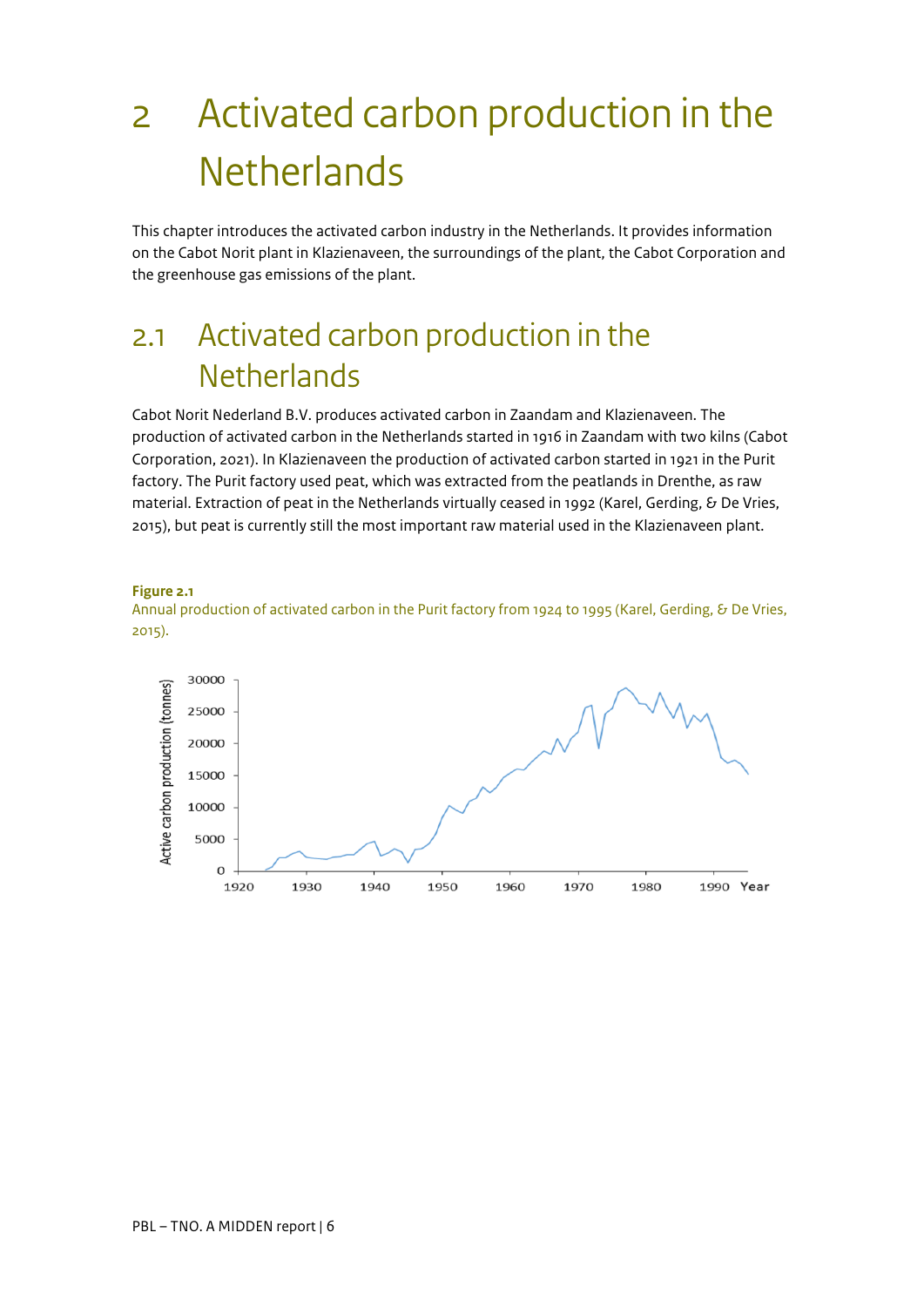Figure 2.1 shows the annual production of active carbon by the Purit factory in 1924-1995 (Karel, Gerding, & De Vries, 2015). The plant became part of the Cabot Corporation in 2012 (Karel, Gerding, & De Vries, 2015). A production cluster was closed in 2019 which reduced the capacity of the plant to approximately 15 ktonne/year. The actual production in 2020 was approximately 11 ktonne (van Tholen,  $2020$ <sup> $1$ </sup>.

The production capacity in the Zaandam plant is small in comparison with that of the Klazienaveen plant. Moreover, the plant in Zaandam has lower greenhouse gas emissions and does not participate in the EU Emissions Trading System. Therefore, this report only focuses on the production process and decarbonisation options for the Klazienaveen plant.

The Klazienaveen plant used to operate six rotary kilns, a chemical wash plant and a pharmaceutical plant. Currently, only three kilns are active due to a reorganization of the company in 2019. A 3 MW steam turbine is installed which can supply electricity to the grid. However, the steam turbine is currently not in use. The plant in Klazienaveen had approximately 160 employees in 2018. However, in December 2018 it was announced that there would be a reduction of 40 employees. Cabot Zaandam and Cabot Amersfoort (sales office and R&D) were also affected (RTV Drenthe, 2018).

The energy intensive companies in the north of the Netherlands are concentrated in two regions: Delfzijl-Eemshaven and Emmen. The Cabot Norit plant is located in Klazienaveen in the municipality of Emmen<sup>[2](#page-6-1)</sup>. The GETEC PARK.EMMEN (formerly known as the EMMTEC Industry and Business Park) is situated approximately 10 km from Klazienaveen. The activities at the business park focus on fibres, composites and plastics made from virgin or recycled sources (ESCPP, 2021). Scattered over Drenthe there are also large dairy plants, process industry and in Wijster there is a municipal waste incineration plant (Werkbureau RES-regio Drenthe, 2021). Greenhouse horticulture is clustered in the Erica and Klazienaveen locations in Emmen (Provincie Drenthe, 2018).

The Cabot Norit Klazienaveen plant is part of the Cabot Corporation. The Cabot Corporation network consists of 42 manufacturing facilities in 20 countries. These facilities are organized in three business segments: performance chemicals, reinforcement chemicals and purification solutions. The Klazienaveen, Zaandam and Amersfoort facilities are part of the purification solutions segment. The operating revenues of Cabot Corporation were \$3,337 million in 2019 (Cabot Corporation, 2020). The net turnover in 2015-2016 of Cabot Norit Nederland B.V., which includes the Klazienaveen, Amersfoort and Zaandam sites, was €196.9 million (DBO Audit & Assurance B.V., 2017).

In 2020, the greenhouse gas emissions of the Cabot Norit Activated Carbon plant in Klazienaveen were 61,450 tonne  $CO_2$ -eq (see Table 2.1). In 2018, the emissions were 120,267 tonne  $CO_2$ -eq. The decrease of emissions has to do with the reorganization that took place in 2019.

<span id="page-6-1"></span><span id="page-6-0"></span><sup>&</sup>lt;sup>1</sup> In this personal communication, also other information about the production processes, products and raw materials of the Klazienaveen and Zaandam plants was shared that has been used for this report. <sup>2</sup> Address: Mr. Ovingkanaal Oostzijde 3, 7891 EV, Klazienaveen.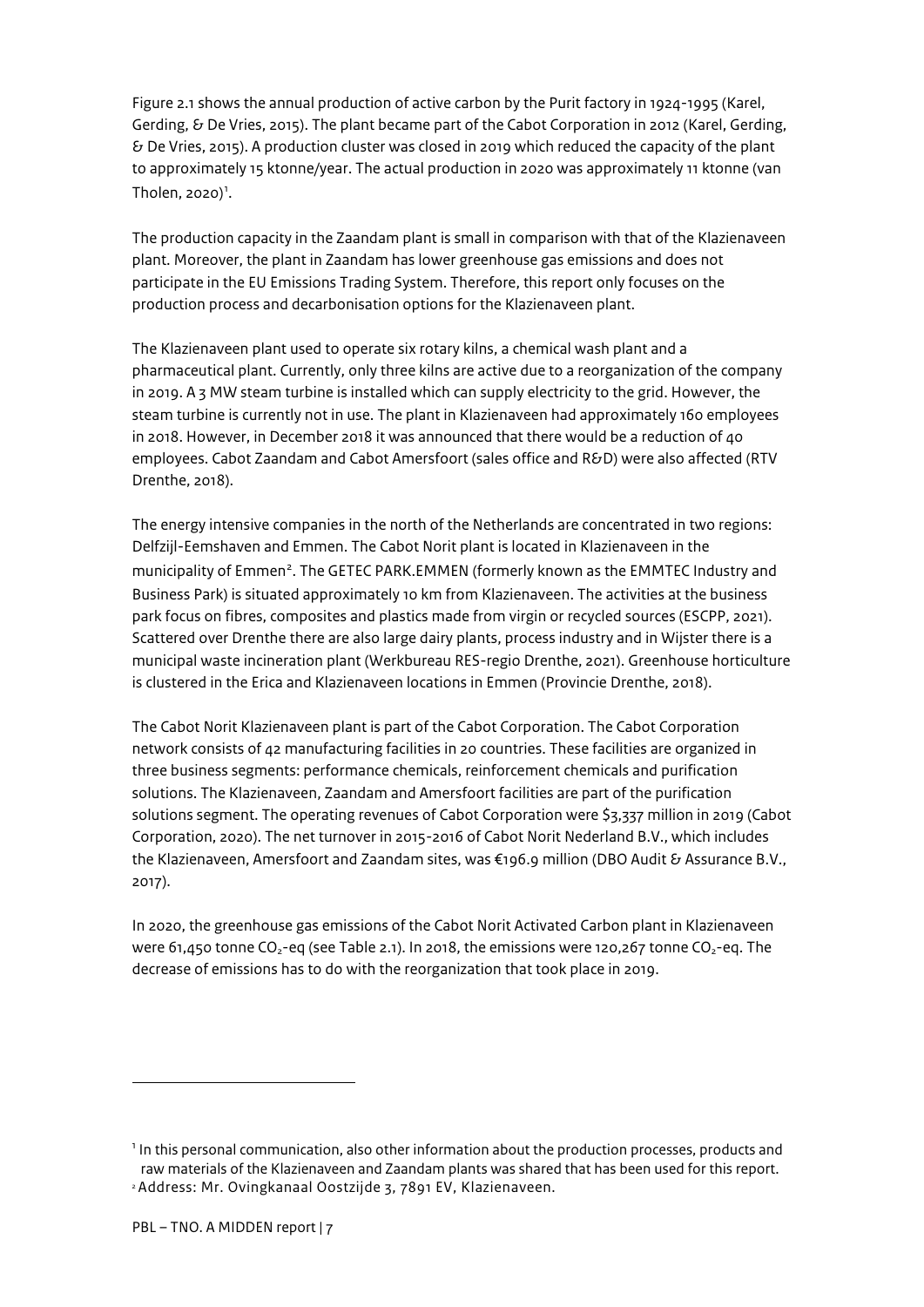#### **Table 2.1**

Greenhouse gas emissions in the Cabot Norit Activated Carbon plant in Klazienaveen from 2013 to 2020[3](#page-7-0) (NEa, 2021).

| Year | Greenhouse gas emissions<br>(tonne CO <sub>2</sub> -eq) |
|------|---------------------------------------------------------|
| 2013 | 125,468                                                 |
| 2014 | 149,477                                                 |
| 2015 | 99,394                                                  |
| 2016 | 94,831                                                  |
| 2017 | 82,764                                                  |
| 2018 | 120,267                                                 |
| 2019 | 77,639                                                  |
| 2020 | 61,450                                                  |

#### **Figure 2.2**

Greenhouse gas emissions in the Cabot Norit Activated Carbon plant in Klazienaveen from 2013 to 2020 (NEa, 2021).



<span id="page-7-0"></span><sup>3</sup> Permit number: NL-200500006.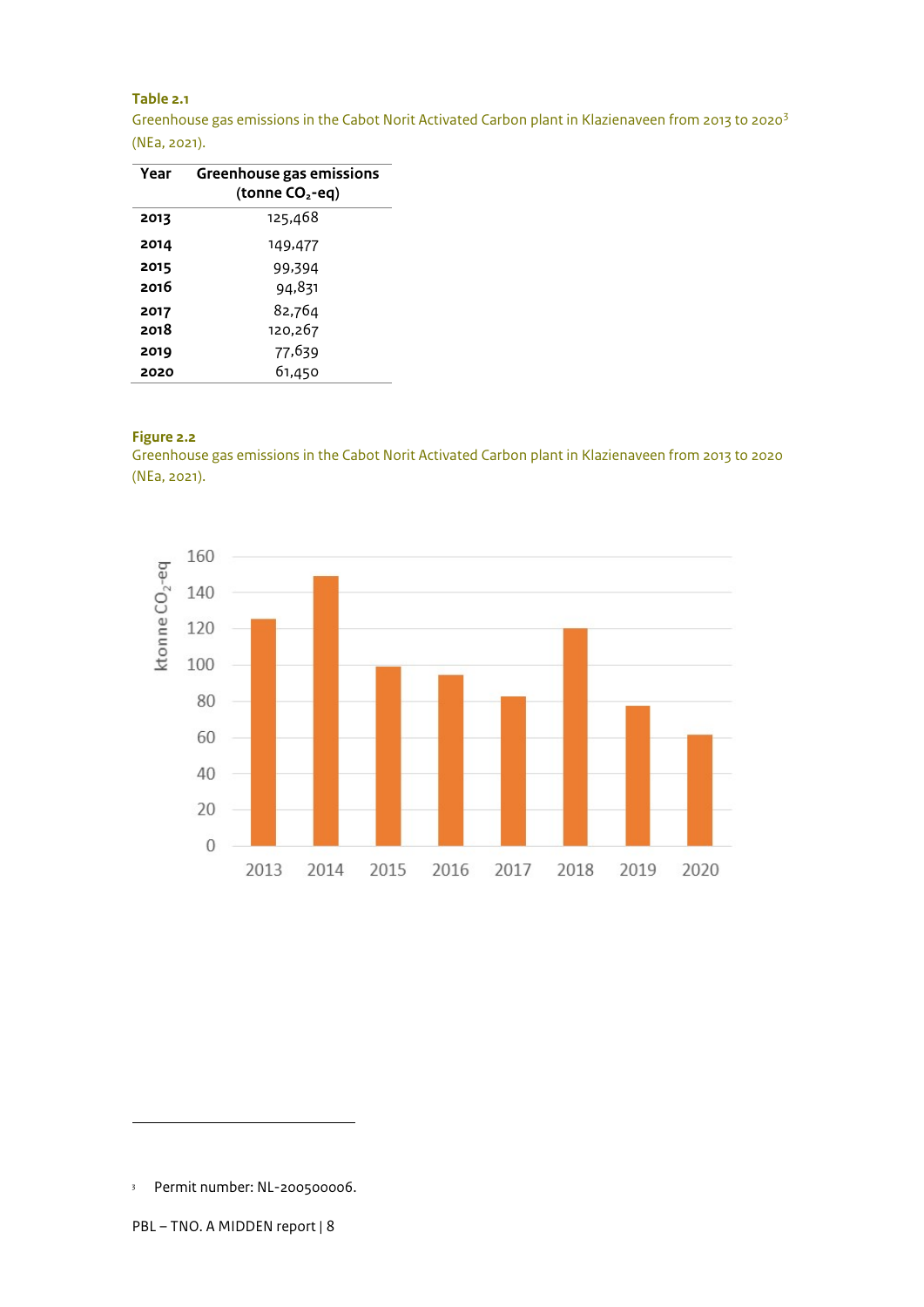# <span id="page-8-0"></span>3 Activated carbon processes

This chapter describes the production processes for activated carbon. First, an overview of the process is presented. Next, the mass balance and energy balance for the Cabot Norit Activated Carbon plant in Klazienaveen are estimated.

### <span id="page-8-1"></span>3.1 General process description

Activated carbon consists of carbon atoms in an aromatic configuration which are randomly linked. The difference with other carbon forms is that the structure is based on groups of atoms set in a disordered manner. The arbitrary bonding provides a porous structure which has voids between the layers or sheets of carbon. This makes it very suitable for adsorption of impurities in fluids and gases (Koehlert, 2017).

Applications of activated carbon depend on the pore size and the pore volume specifications. These parameters are controlled in the production process by the selected raw material, activation process conditions and the post-processing phases. There are three forms of activated carbon: powder, granulate or extrudate. Each of these forms can be provided in different particle sizes (Koehlert, 2017).

The activated carbon production process is performed through the following steps:

- 1) *Drying*: Elimination of the moisture contained in the raw material.
- 2) *Devolatilization*: Volatile organic compounds (VOCs) are formed in a cracking reaction of the raw material. This step takes place at 100-400 °C.
- 3) *Charring*: Charring occurs at temperatures between 400-600 ⁰C. A carbonaceous char residue with high molecular weight is formed from the organic material. Porosity and internal surface area are starting to take shape.
- 4) Activation: The activation process occurs at temperatures between 700 and 1,050 °C in a steam atmosphere. The process temperature depends on the specification of the pores. Part of the carbon is gasified as presented in the chemical reaction below. Approximately half of the carbon is gasified in order to create the pore volume (Koehlert, 2017).

 $C + H<sub>2</sub>O \rightarrow CO + H<sub>2</sub>$ 

### <span id="page-8-2"></span>3.2 Raw materials

The required properties of the final product and economics determine which raw material is used for the process. The raw material has a considerable influence on the specifications (pore size, volume, purity, hardness, adsorptive capacity) (Tadda, et al., 2016).

Activated carbon can be made from a large variety of raw materials. The raw materials used for activated carbon manufacturing are carbonaceous materials such as coal, lignite, wood and peat (Cabot Corporation, 2018). Agricultural waste materials such as coconut shells, olive stones, sawdust, walnut shells can be used as well. Non-renewable raw materials (lignite, peat, coal) often have a higher carbon content than agricultural waste materials. However, the second type of raw materials is more sustainable.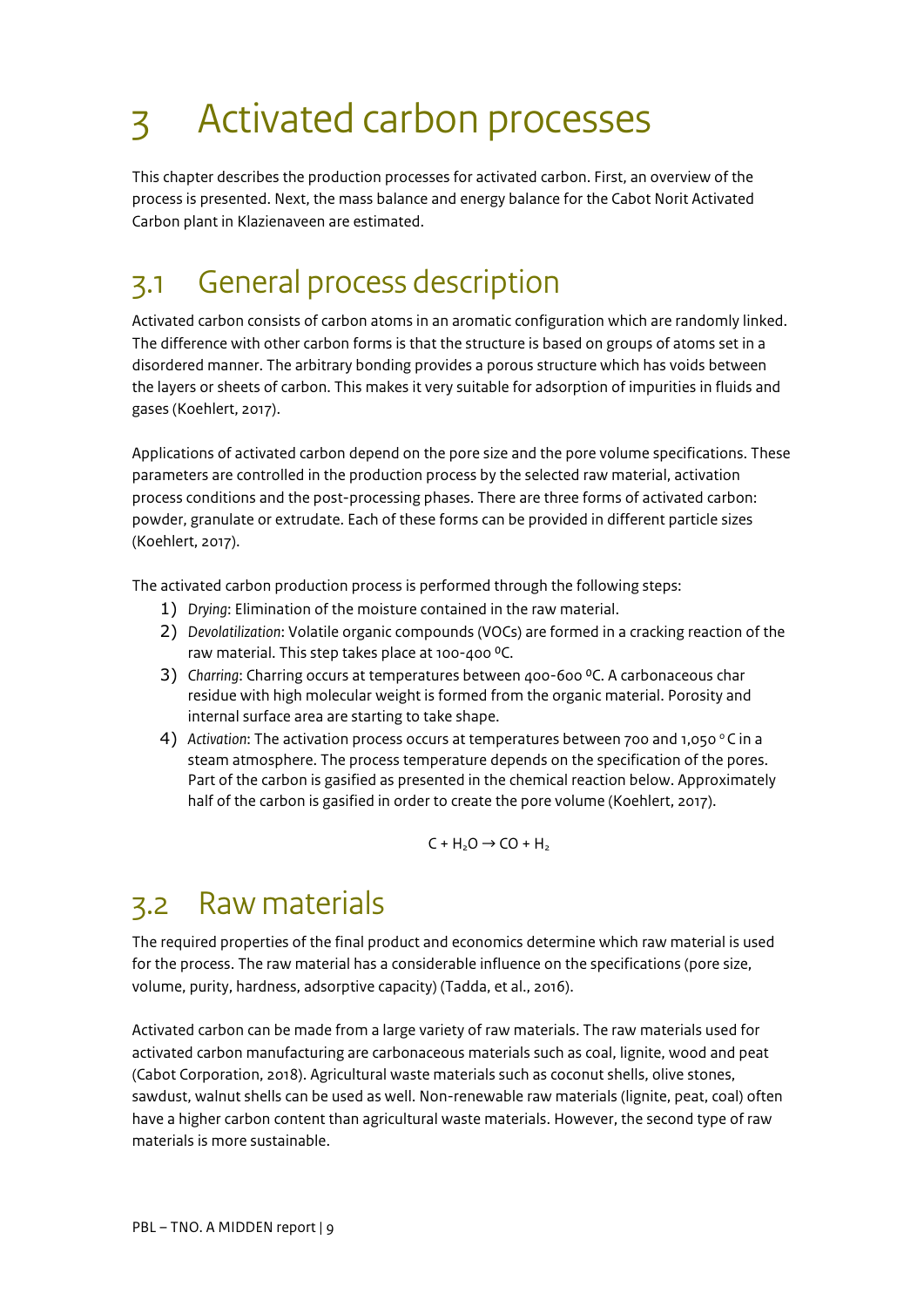Commonly used raw materials are coal, coconut shell and wood. Less conventional raw materials include peat, olive stones and scrap tires (Yahya, Al-Qodah, & Nhag, 2015).



#### **Figure 3.1** Properties of activated carbon depending on the raw material (Koehlert, 2017)

The raw materials are pre-treated before being fed into the main process. Pre-processing is important for controlling the properties of the activated carbon. The materials can be crushed, milled, briquetted, mixed with binders and extruded.

In 2001, peat was the main raw material in the Klazienaveen plant. Charcoal, lignite and charred coconut shells were also used (Gjaltema, 2001). Currently, the most important raw material is peat, followed by lignite and coconut shells. The Klazienaveen plant produces approximately 70 types of activated carbon in the form of powder or granules. The pharmaceutical products are often based on coconut shells or peat while products for the food industry are typically made from peat. Gas and water purification products are bulk products usually made from lignite.

Coconut shells need to be crushed before entering the drying process. In the Klazienaveen plant the crushing process does not take place, as the raw materials are already crushed.

### <span id="page-9-0"></span>3.3 Activation methods: physical and chemical activation

The transformation of the raw materials into activated carbon can be achieved through two processes: physical activation or chemical activation. In this section the physical activation process is described in detail as this process is used in the Klazienaveen plant. Chemical activation is also discussed briefly.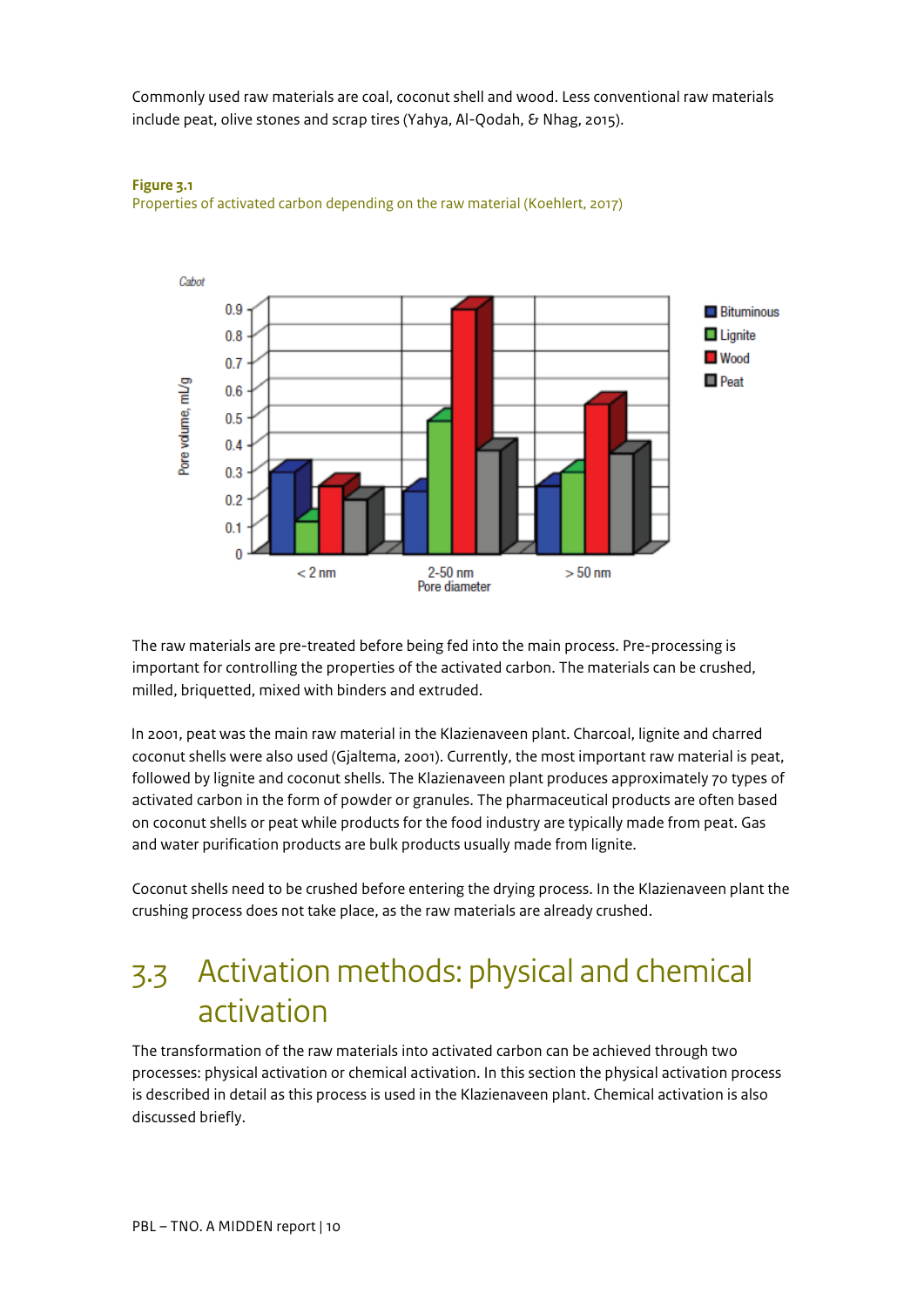### <span id="page-10-0"></span>3.3.1 Physical activation

Activated carbon can be produced through a thermal treatment, the so-called physical activation. This process has two steps: carbonization and activation. First, the dried raw material is carbonized to obtain char. Subsequently, the char is activated though gasification at high temperature. In the Cabot Norit plant in Klazienaveen most of the carbon is activated through a steam activation process.

#### **Figure 3.2**

Diagram of the physical activation production process (Kuraray, 2019).



#### *Step 1: Carbonization (devolatization, carbonization and postcarbonization)*

Carbonization is a thermo-chemical treatment which takes place in the absence of oxygen, traditionally in kilns. The thermo-chemical reaction is called pyrolysis and results in three products: char, tar and gas. The pyrolysis can be performed at different speeds depending on the desired final product. Slow pyrolysis aims to produce a solid product (char) while fast pyrolysis results in a liquid product (tar) (Hagemann, et al., 2018).

Carbonization starts at a temperature of 200  $\degree$ C with the devolatilization process during which tar is formed. The decomposition of the materials that are combustible releases heat. The main phase of the carbonization occurs at temperatures between 450 °C and 520 °C. In this phase methane, hydrogen and carbon monoxide are formed. The fixed carbon content increases significantly. Afterwards, the post-carbonization phase takes place between 520 °C and 1000 °C (Grumpelt & Deilmann, 2005).

This process can be performed in a fluidized bed and in rotary kilns. In the Klazienaveen plant the process takes place in rotary kilns. In continuous processes the different phases of carbonization overlap. At high temperatures, the tar is decomposed into hydrogen, methane and hydrocarbons. The process is performed using indirect heat in an oxygen-free atmosphere. Under these conditions the energy content of the gas rises (Grumpelt & Deilmann, 2005).

In the Klazienaveen plant, the gases produced in the pyrolysis can be used for power generation. The gases are combusted in a waste gas boiler to generate steam. The high-pressure steam can be used for electricity generation while the low-pressure steam is used for the drying process (Gjaltema, 2001). In 2010, about half of the electricity that was generated was used in the plant and the other half was sold to the grid (van Baal, 2010). There still is a 3 MW steam turbine that can supply electricity to the grid, but this steam turbine is currently not in use.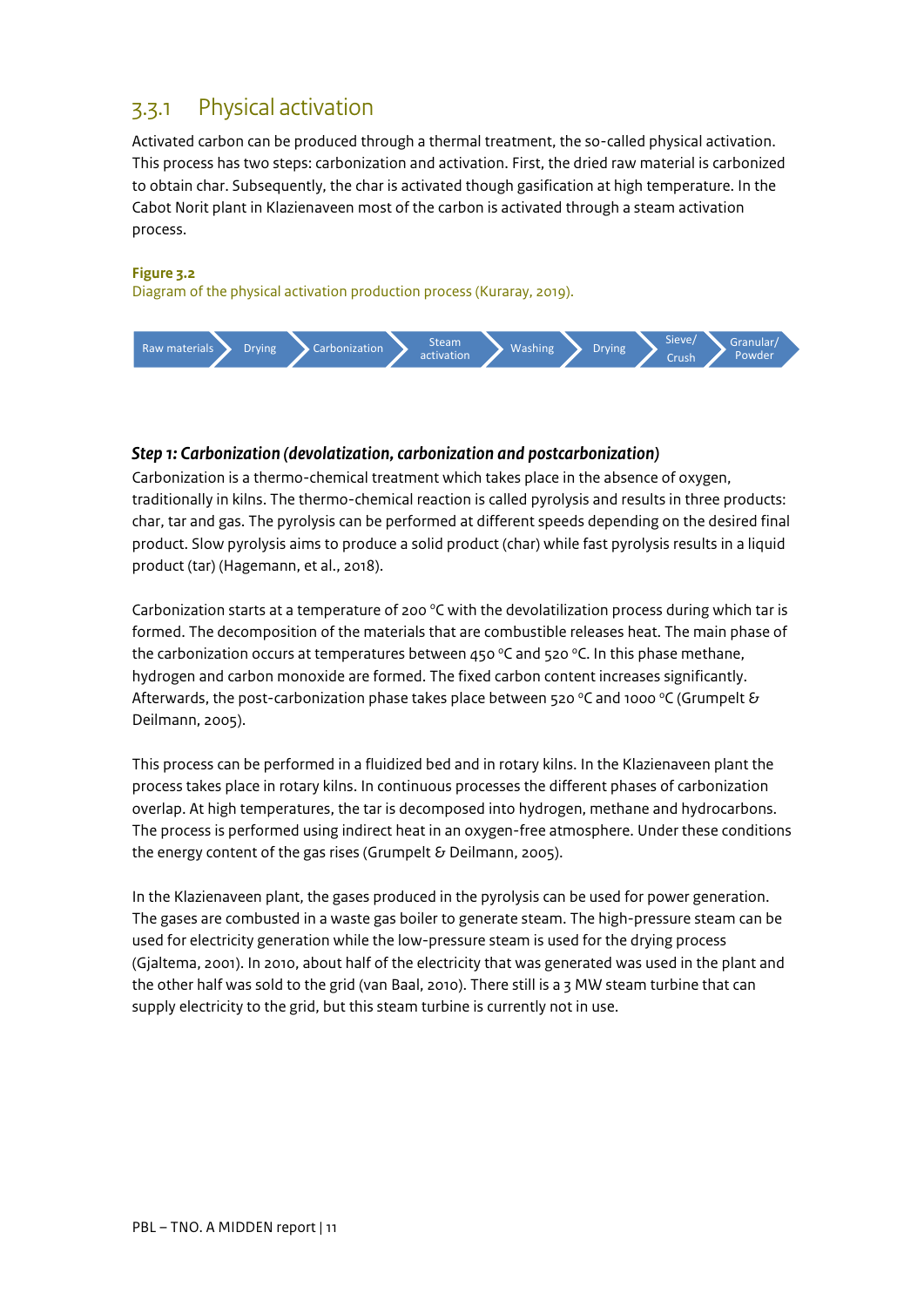#### *Step 2: Activation*

The activation phase takes place at temperatures between 700  $\degree$ C and 1050  $\degree$ C in a steam atmosphere. The temperature of the activation process depends on the desired pore structure (Koehlert, 2017). The char is introduced in the rotary kiln in which the temperature is raised to approximately 900  $\textdegree$ C. Then steam is injected to eliminate the reactive carbon, thereby generating porosity (Yahya, Al-Qodah, & Nhag, 2015). The activation process goes through three stages: 1) opening inaccessible pores, 2) creating new pores, 3) expansion of the existing pores (Maneerung, et al., 2015). The steam reacts with the carbon forming carbon monoxide and hydrogen.

$$
C + H_2O \rightarrow CO + H_2
$$

The steam activation process is the most common and it is performed at high temperature in rotary kilns, shaft kilns, multi-hearth furnaces or fluidized beds. In the Klazienaveen plant rotary kilns are used. The process in the kilns is self-sustaining and therefore the kilns are not fired. Gas lances are used when the kilns are cold.

The rotary kiln in which the raw materials are converted into activated carbon can be forty meters long and have a diameter of five meters (van Baal, 2010). During this process, the atmosphere contains hydrocarbons in the absence of oxygen (Henning  $\delta$  von Kienle, 2010).



#### **Figure 3.3**



### <span id="page-11-0"></span>3.3.2 Chemical activation

Chemical activation produces activated carbon in a different way than physical activation. During this process the raw material is mixed with a dehydrating agent and then heated at temperatures between 400  $\degree$ C and 700  $\degree$ C (Koehlert, 2017). Dehydrating agents or oxidizing agents that are commonly used are  $ZnCl<sub>2</sub>$ , H<sub>3</sub>PO<sub>4</sub> and KOH. These agents influence the pyrolysis decomposition and could prevent the formation of tar and ash, influencing the carbon yield (Yahya, Al-Qodah, & Nhag,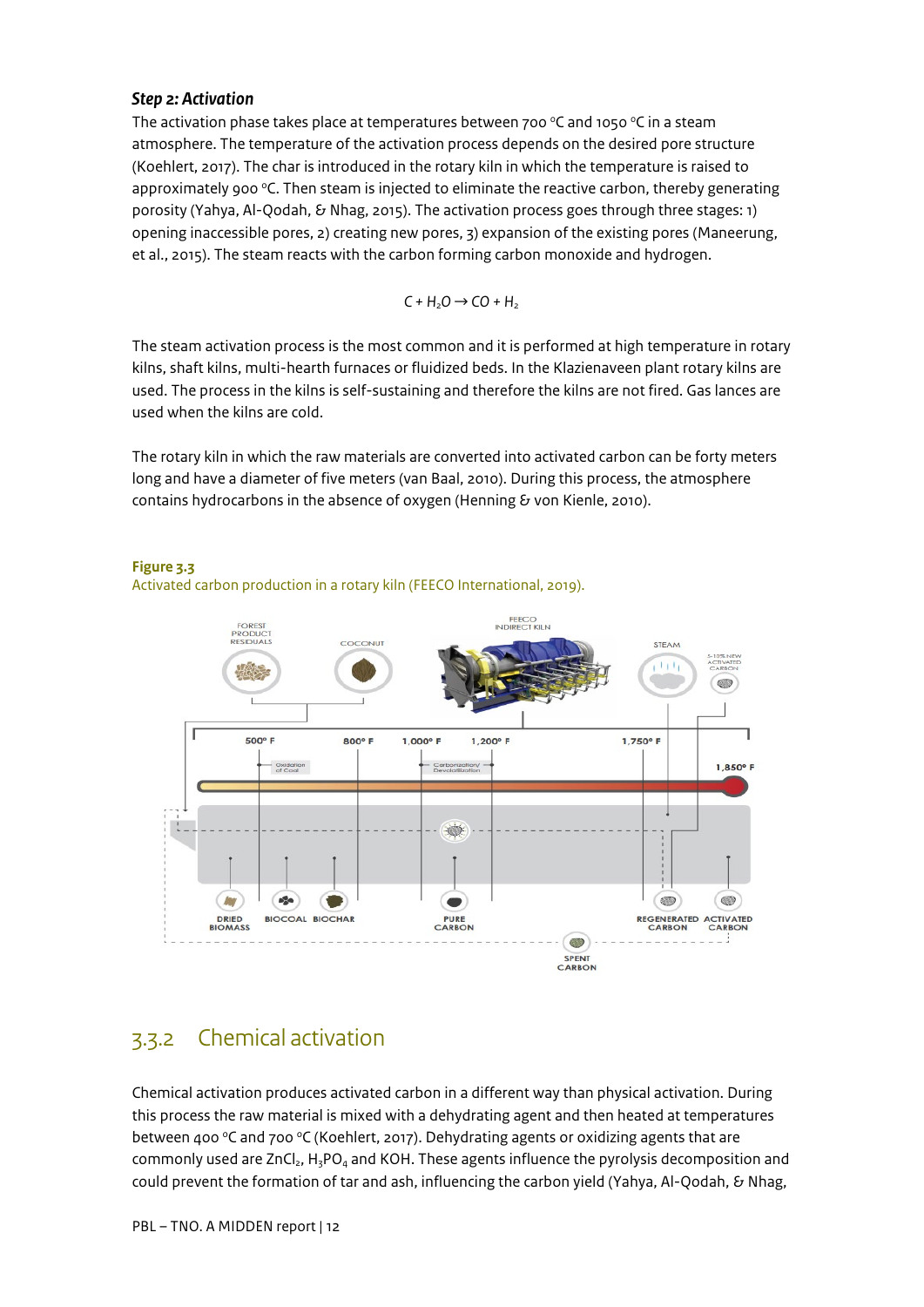2015). The chemical activation process does not take place in the Klazienaveen plant and is therefore not analysed in detail. However, this process is carried out in the Zaandam plant.

#### **Figure 3.4**

Diagram of the chemical activation production process (Kuraray, 2019).



### <span id="page-12-0"></span>3.4 Post-processing

The activated carbon exiting the activation unit is further processed in the following steps (Koehlert, 2017):

- 1) *Washing*: Soluble impurities and ash are removed with an acid wash. High purity levels are required for applications such as capacitors, pharmaceuticals and food. In the Klazienaveen plant acid-washed steam-activated carbons are manufactured.
- 2) *Sizing*: This process transforms the final product into granules, extruded forms or powder in rollers, hammers or mills. In the Klazienaveen plant most of the products are powder or granular activated carbon.
- 3) *Shaping*: The surface-to-volume ratio and pressure drop in powdered activated carbon can be optimized by shaping it into cylinders, tubes, honeycombs or extruded forms. Extrusion processes no longer take place in the Klazienaveen plant, but are used in Zaandam.
- 4) *Impregnation*: Chemicals are added to the structure so that more elements can be adsorbed on activated carbon. This added functionality makes the activated carbon suitable for more applications. Silver, metal salts and amines are examples of chemicals used for impregnation. Potassium iodide and sodium hydroxide can be used for sulphur elimination. Impregnation does not take place in the Klazienaveen and Zaandam plants.
- 5) *Re-activation (regeneration)*: Recycling of the activated carbon can be performed through a re-activation process. The activated carbon that is filled with contaminants is thermally treated in order to eliminate the volatile contaminants and to restore the adsorption capacity of the pores. In this process, 5 to 15 percent of the material is lost and has to be replaced by virgin material. The regeneration process does not occur in the Klazienaveen plant, but does take place in Zaandam.

### <span id="page-12-1"></span>3.5 Mass balance and energy balance

In this section the mass balance and energy balance as well as the greenhouse gas emissions are presented. The process in the kilns is almost self-sustaining. Therefore, the only energy input considered to the kilns are the raw materials. A boiler is used to provide steam to the activation process. The hot gases released, which are rich in CO and H<sub>2</sub>, are used in a heat exchanger and a waste boiler to recover the heat into the process.

#### *Raw materials*

Peat is the main raw material used in the Klazienaveen plant, but lignite and coconut shells are also used. The composition of the different raw materials is presented i[n Tables 3.1 and 3.2.](#page-13-0) To obtain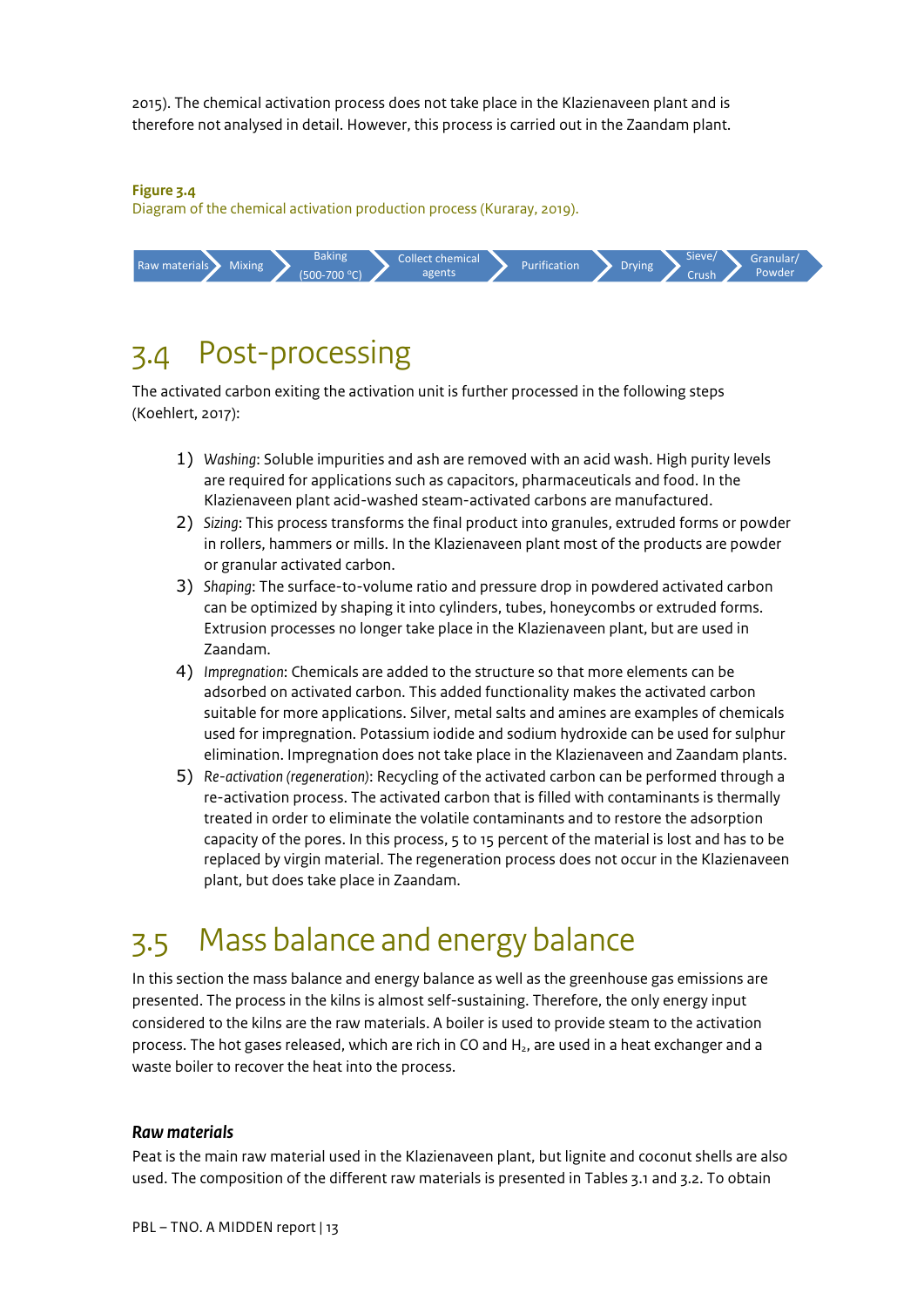estimates for the mass balance and energy balance, it is assumed that only peat is used as a raw material.

#### <span id="page-13-0"></span>**Table 3.1**

#### Raw materials composition, proximate analysis (% w/w)

| <b>Raw Material</b>   | Mois-ture | Ash | <b>Vola-tiles</b> | Reference                              |
|-----------------------|-----------|-----|-------------------|----------------------------------------|
| Peat                  | 46.3      | 2.5 | 36.2              | (ECN, 2006)                            |
| <b>Coconut shells</b> | 8.2       | 0.1 | 73.1              | (Yahya, Al-<br>Qodah, & Nhag,<br>2015) |
| Lignite               | 48        | 14  | 23.4              | (ECN, 2006)                            |

#### **Table 3.2**

Raw materials composition, ultimate analysis (% w/w).

| Raw<br><b>Material</b>                                   |    | C H N | $S$ 0          |                       | Reference                       |
|----------------------------------------------------------|----|-------|----------------|-----------------------|---------------------------------|
| Peat                                                     |    |       |                | 52.9 5.4 1.7 0.2 39.8 | (ECN, 2006)                     |
| <b>Coconut</b> $48.6$ $6.5$ $0.1$ $0.1$ $44.6$<br>shells |    |       |                |                       | (Yahya, Al-Qodah, & Nhag, 2015) |
| Lignite                                                  | 41 |       | 2.4 1.1 0.9 31 |                       | (ECN, 2006)                     |

#### *Drying*

The raw material is dried before entering the carbonization phase. Peat has a relatively high moisture content. In Klazienaveen the peat is dried in a storage unit using air currents. The energy consumption in the drying process is relatively small and not considered in this report.

#### *Carbonization*

In the carbonization process the dried raw material is introduced in a kiln to be carbonized. The carbonization process is usually performed between 400  $\degree$ C and 850  $\degree$ C. The goal of this process is to eliminate the volatile matter and obtain a char with a high content of fixed carbon (Yahya, Al-Qodah, & Nhag, 2015).

During the pyrolysis processes three products start to form: char, tar and gas. At increasing temperatures, the yield of the char decreases while the gas yield increases (Sutcu, 2007). The temperature of the carbonization process can affect the yield of activated carbon. At higher carbonization temperatures the activation burn-off is higher and consequently the yield of activated carbon drops (Yahya, Al-Qodah, & Nhag, 2015). Figure 3.5 shows the yield of the products from coconut shells pyrolysis at different temperatures. The raw material is decomposed into char, tar, gas and water.

In the Klazienaveen plant the carbonization and the steam activation occur in the same kiln, which reaches temperatures between 850 °C and 900 °C (Henning & von Kienle, 2010). This is a continuous process and takes place in slowly rotating ovens (rotary kilns) (Ministerie van Volksgezondheid, 2016). This process is self-sustained due to the release of energy during the carbonization. The main source of energy is the raw material introduced in the kiln.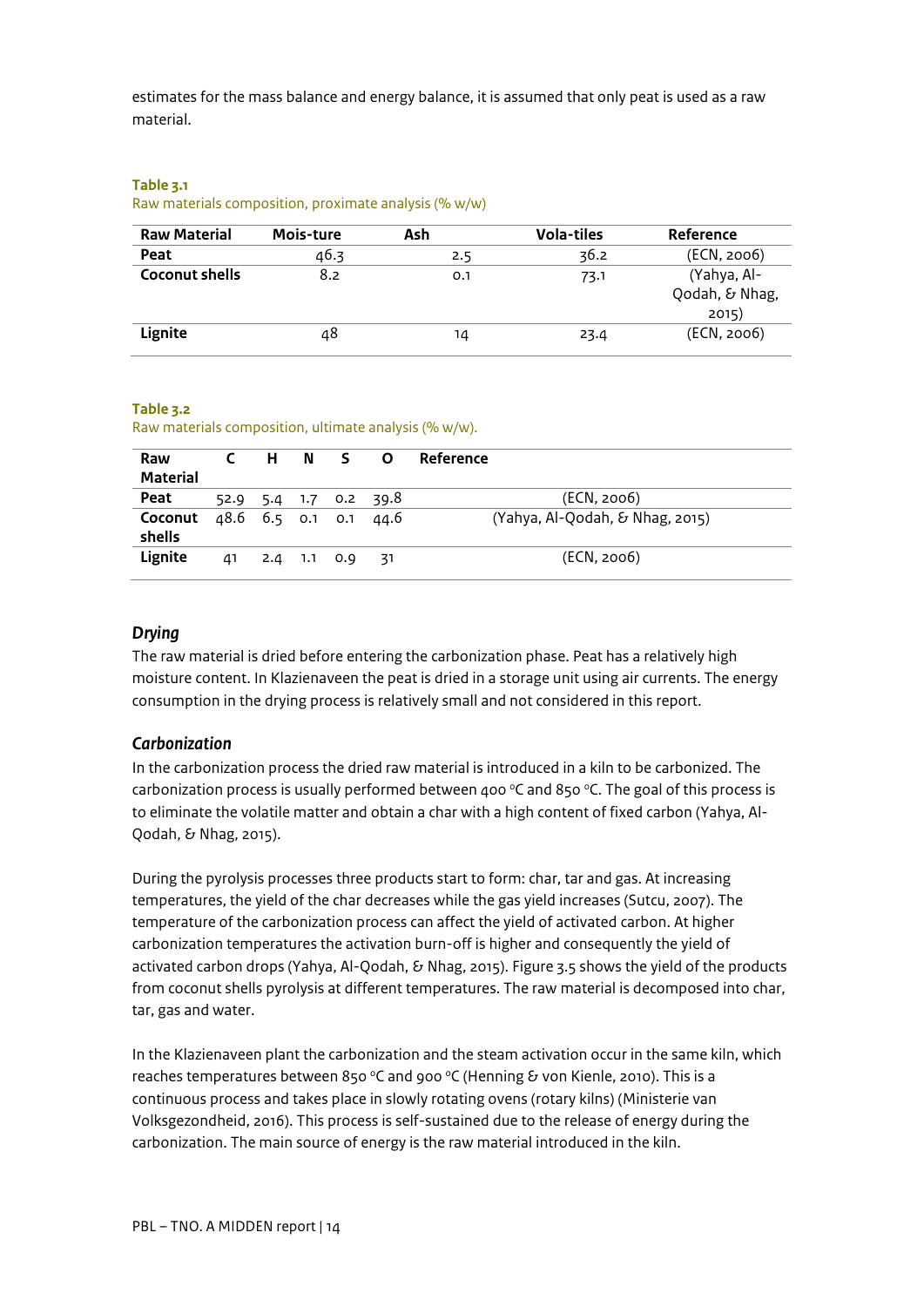

#### *Activation*

The char obtained in the carbonization process is activated through physical activation. The char is gasified at high temperatures with steam,  $CO<sub>2</sub>$  or a mixture of gases to eliminate the reactive carbon, which increases the porosity (Yahya, Al-Qodah, & Nhag, 2015).

The pore size, the surface area and the amount of burn-off of the char depend on the temperature and the activating agent. The burn-off degree with  $CO<sub>2</sub>$  is higher than with steam activation. Moreover, the activation with  $CO<sub>2</sub>$  is faster than with steam.

For this estimate, it is assumed that the char is gasified with steam at 900 °C (Arena, Lee , & Clift, 2016). Accordingly, the yield of the process is approximately 57.5%. This means that 42.5% of the char is gasified (Arena, Lee, & Clift, 2016). The activated carbon is classified by the surface area, the pore volume and the pore size. At increasing temperatures, the surface area increases (Maneerung, et al., 2015). Based on a 57.5% yield, the amount of char needed to produce 1 tonne of activated carbon is approximately 1.74 tonnes of char.

C (char) + H<sub>2</sub>O → CO (g) + H<sub>2</sub> (g),  $\Delta$ H= 130 kJ/mol

The steam required for the activation process is produced in a heat exchanger using the hot gases released at the end of the kiln. The steam produced is superheated steam at 900  $\degree$ C and 1 bar (Gu, Bergman, Anderson, & Alanya-Rosenbaum, 2017) (Hernandez, Aquino, & Capareda, 2007). The amount of steam required for the activation process is 1.5 tonnes/tonne activated carbon (Arena, Lee , & Clift, 2016).

In the mass balance it is assumed that the gases formed in the pyrolysis process and the activation process are released together at the end of the process as a hot gas. Waste heat is recovered from the hot gas through a heat exchanger. Subsequently a condenser is used to separate the water from the non-condensable gases in the hot gas. The non-condensable gases are used as fuel in a waste gas boiler. These gases are rich in hydrogen and carbon monoxide.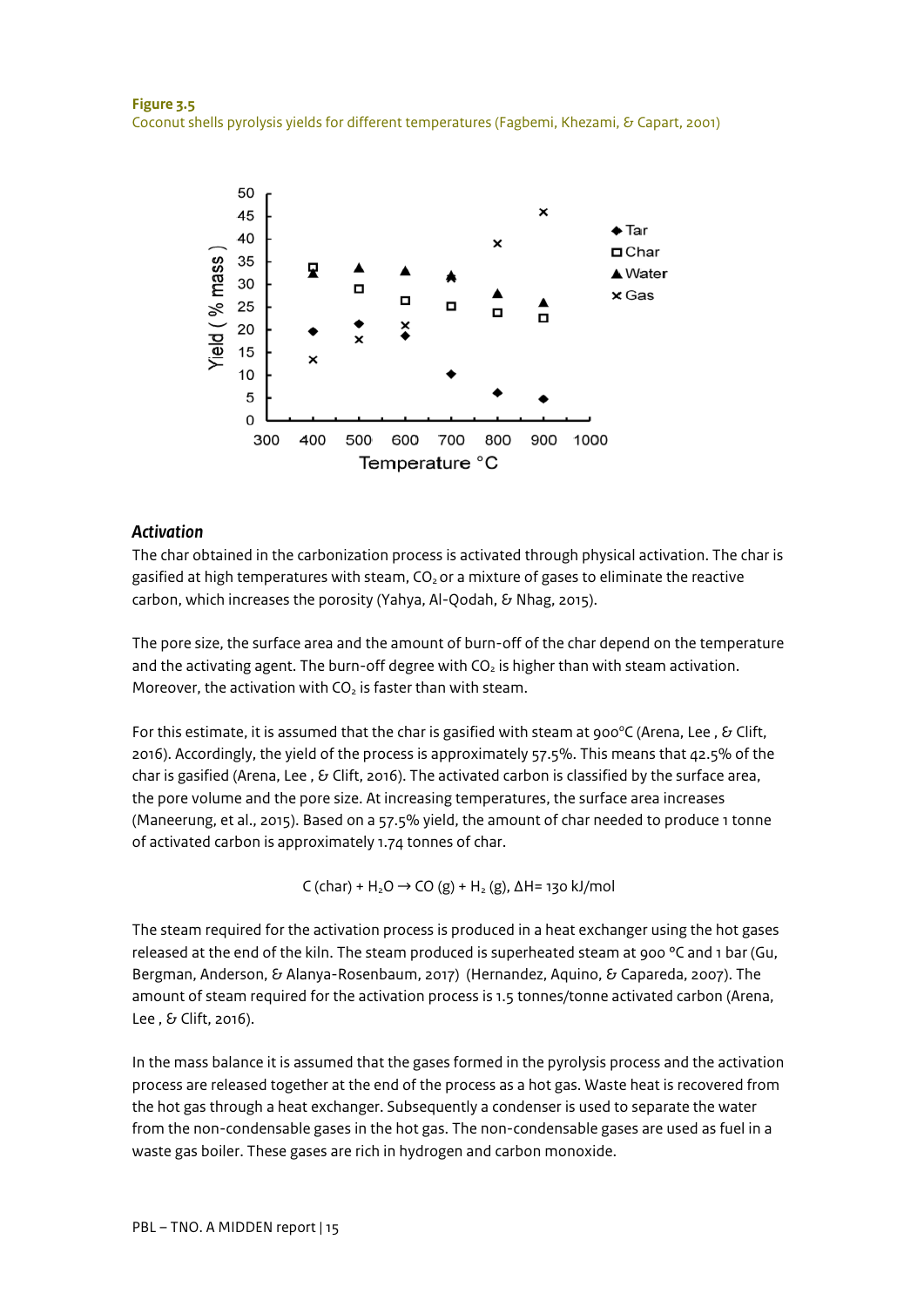We assume that the heat recovered from the hot gas in the heat exchanger and the waste gas boiler is used for the process in the kiln.

#### *Sizing*

Finally, the activated carbon produced is sized (by crusher and tumbling machines), washed and dried (Ministerie van Volksgezondheid, 2016). In the Klazienaveen plant the washing process is sometimes used to increase the purity of the product, typically for applications in the pharmaceutical industry. For the mass balance, washing and sizing are not considered.

#### *Mass balance, energy balance and greenhouse gas emissions*

Here, the mass balance, energy balance and greenhouse gas emissions of the processes at the Cabot Norit plant in Klazienaveen are estimated based on the characteristics i[n Table 3.](#page-15-0)

First, the carbon content of the raw material and the products is used to calculate the quantity of dried peat required to produce 1 tonne of activated carbon. Secondly, the emission intensity of the process is calculated assuming a production volume of 11 kilotonne activated carbon year and greenhouse gas emission of 62 kilotonne  $CO<sub>2</sub>$ -eq. The emissions are released in one stream after the afterburner in which the non-condensable gases rich in hydrogen and carbon monoxide are combusted. Finally, the mass of dry peat required is based on the peat composition presented in [Table 3.3.](#page-13-0)

#### <span id="page-15-0"></span>**Table 3.3**

| <b>Parameter</b>                 | Value | Unit                                                | Source                                                                                 |
|----------------------------------|-------|-----------------------------------------------------|----------------------------------------------------------------------------------------|
|                                  |       |                                                     |                                                                                        |
| Production capacity              | 15    | kilotonne activated<br>carbon/year                  | Estimation                                                                             |
| Production volume<br>2020        | 11    | kilotonne activated<br>carbon/year                  | <b>Fstimation</b>                                                                      |
| Load factor 2020                 | 0.73  | -                                                   | Calculated from the production<br>capacity and the estimated production<br>volume      |
| Greenhouse gas<br>emissions 2020 | 61.45 | kilotonne CO <sub>2</sub> -eq                       | (NEa, 2021)                                                                            |
| <b>Emission factor</b>           | 5.6   | tonne CO <sub>2</sub> -eq/tonne<br>activated carbon | Calculated from the greenhouse gas<br>emissions and the estimated<br>production volume |

Main characteristics of activated carbon production in the Cabot Norit plant in Klazienaveen in 2020.

A mass balance for production of activated carbon from coconut shells (Arena, Lee, & Clift, 2016) is used as a reference and is adapted to the process in the Klazienaveen plant[. Table 3.5](#page-16-0) presents the mass balance. The main source of emissions in the Klazienaveen plant is the combustion of the non-condensable gases in the waste gas boiler.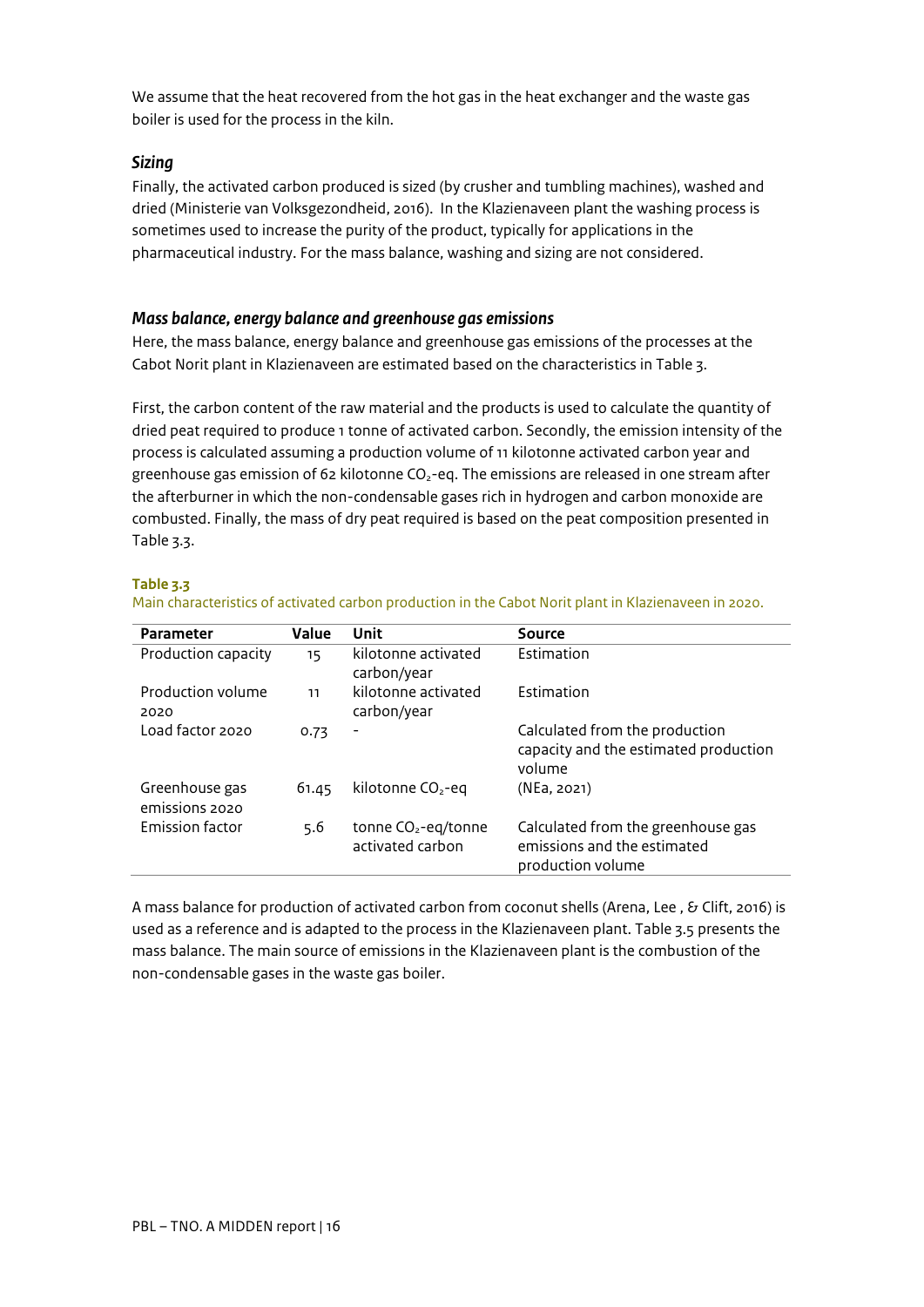#### <span id="page-16-0"></span>**Table 3.4**

Estimated carbon balance of activated carbon production in the Cabot Norit plant in Klazienaveen in 2020.

| <b>Commodity</b>           | Input/outpu<br>t | <b>Mass</b><br>(tonne) | <b>Source</b>                                                                                                                              | Carbon<br><b>Content</b><br>(tonne) | <b>Source</b>                                                                                                      |
|----------------------------|------------------|------------------------|--------------------------------------------------------------------------------------------------------------------------------------------|-------------------------------------|--------------------------------------------------------------------------------------------------------------------|
| Dry peat                   | Input            | 4.6                    | Estimation<br>based on the<br>carbon<br>content of<br>dry peat, the<br>amount of<br>carbon in the<br>product and<br>the $CO2$<br>emission. | 2.4                                 | Estimation<br>based on the<br>amount of<br>carbon in the<br>product and<br>the $CO2$<br>emission.                  |
| <b>Activated</b><br>carbon | Output           | $\mathbf{1}$           |                                                                                                                                            | 0.91                                | (Arena, Lee,<br>& Clift, 2016)                                                                                     |
| $CO2$ emission             | Output           | 5.6                    | Calculated<br>from the<br>greenhouse<br>gas emissions<br>and the<br>estimated<br>production<br>volume                                      | 1.5                                 | Calculated<br>using the<br>emission<br>factor, the<br>atomic<br>weight of<br>carbon (12)<br>and of<br>oxygen (16). |

The process in Klazienaveen is self-sustained due to the release of energy during the carbonization. The main source of energy is the raw material, in this case peat. The energy balance is calculated considering a calorific value of 9.76 MJ/kg for peat (RVO, 2020). The calorific value of activated carbon is approximated to the calorific value of 30.0 MJ/kg of charcoal (RVO, 2020).

#### **Table 3.5**

Energy balance of activated carbon production in the Cabot Norit plant in Klazienaveen in 2020.

| Input | <b>Energy</b><br>(GJ/tonne activated<br>carbon) | Output           | <b>Energy</b><br>(GJ/tonne activated<br>carbon) |
|-------|-------------------------------------------------|------------------|-------------------------------------------------|
| Peat  | 84                                              | Activated carbon | 30                                              |
| Peat  |                                                 | Energy loss      | 54                                              |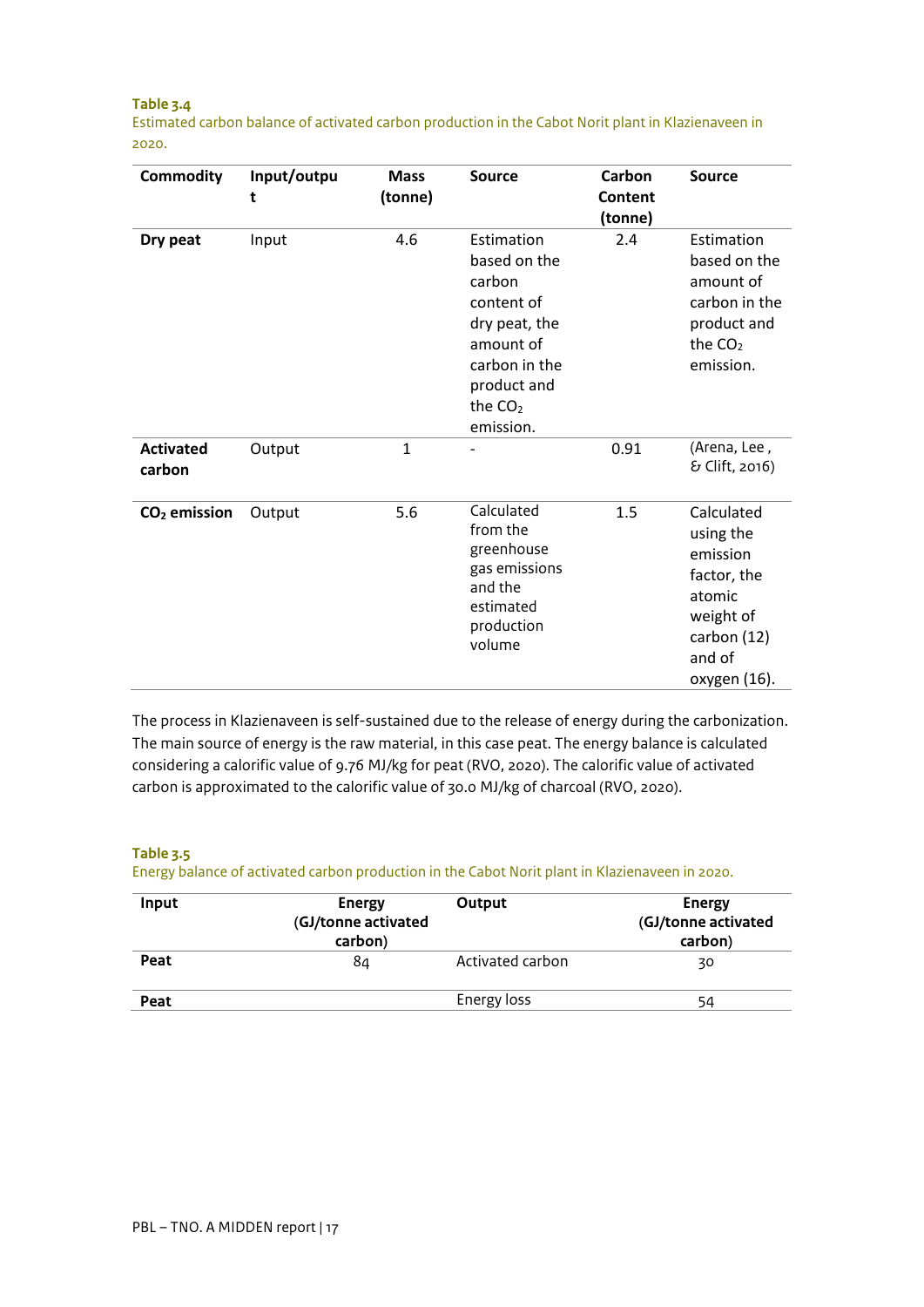**Figure 3.6** Diagram of the mass and energy balance of the activated carbon production process.

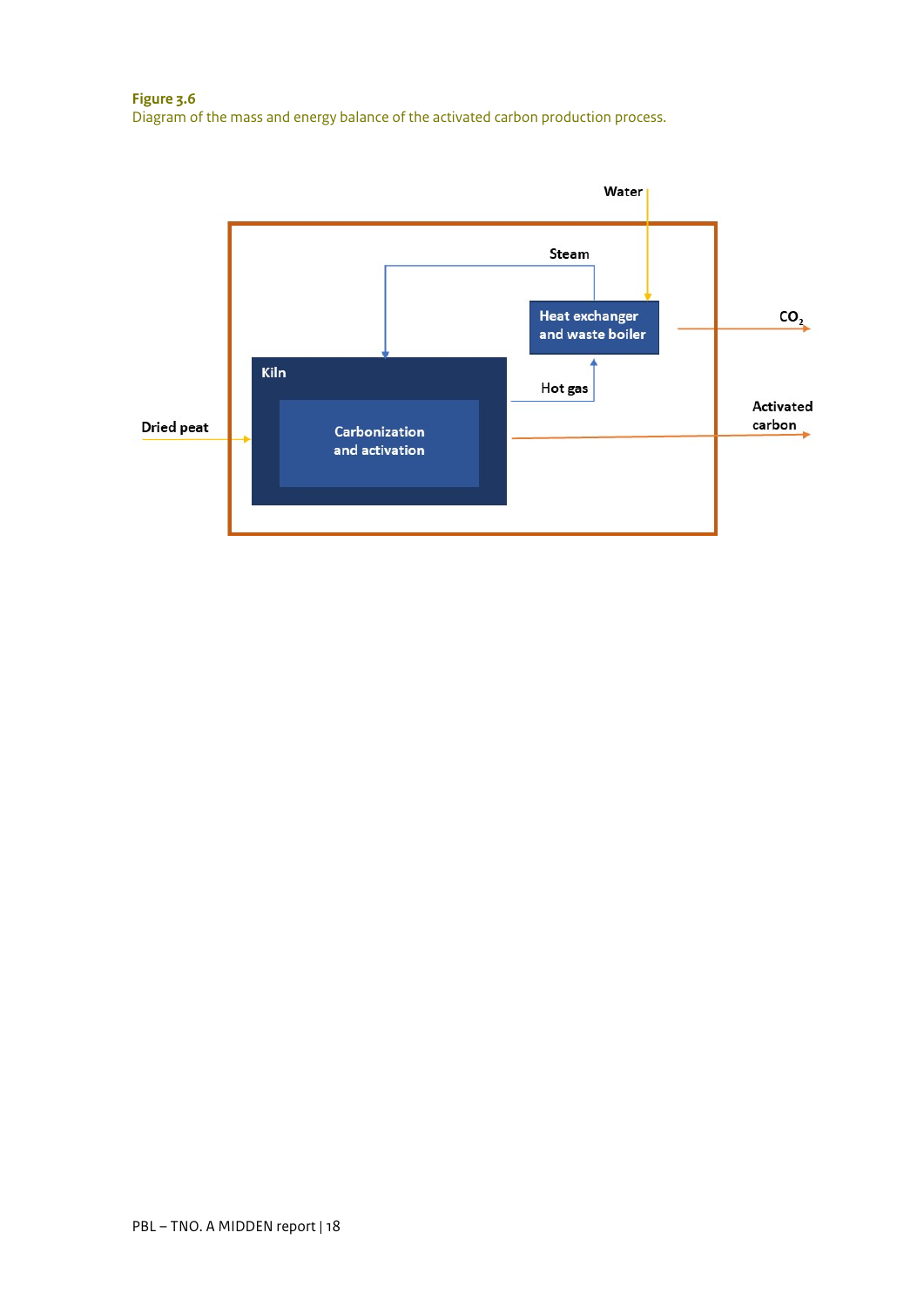# <span id="page-18-0"></span>4 Activated carbon products, applications and regeneration

This chapter discusses the applications of activated carbon and presents an overview of the worldwide consumption and market. In addition, it describes regeneration of activated carbon.

### <span id="page-18-1"></span>4.1 Activated carbon applications

Activated carbon is mainly made of elemental carbon which has been treated with heat and steam. This material is characterized by a high porosity that is created during the carbonization and activation process. Activated carbon is used to eliminate contaminants from fluids (liquids and gases) by trapping the contaminants in the pores through an adsorption process. Activated carbon is mainly manufactured in the form of powder and granulate. The products can have different sizes and forms, and can be made from different raw materials (Cabot Corporation, 2018).

Worldwide, approximately 38% of the activated carbon is consumed for water treatment. Gas and air purification represent circa 24% of the activated carbon consumption, while food processing represents circa 19%. These percentages might differ by region depending on the applications (IHS Markit, 2020).

Activated carbon is applied in many sectors, such as the fertilizer, pharmaceutical, cosmetics, petroleum and automobile industries. The material is used for solvent recovery, catalyst elimination and colour elimination in wastewater from industries (Tadda, et al., 2016). Other important applications are purification of water, air, beverages, food, pharmaceuticals and other fluids.

### <span id="page-18-2"></span>4.2 Regeneration of spent activated carbon

Spent activated carbon with accumulated contaminants inside can be regenerated. A thermal process similar to steam activation is the most common method of regeneration. This process can be applied to extruded and granular activated carbon.

Regeneration of activated carbon can reduce the energy and feedstock consumption. There are numerous methods to reactivate the activated carbon. The technique used depends on the costs and type of contaminant accumulated in the activated carbon. The different methods are briefly described from literature (El Gamal, Mousa, El-Naas, Zacharia, & Judd, 2018):

- Steam regeneration of granular activated carbon from wastewater treatment is performed in five steps: thermal decomposition of activated carbon, oxidation with steam, vaporization of adsorbate, thermal decomposition and carbonization of the contaminants and finally the oxidation of the carbonized contaminants with steam.
- Thermal regeneration treatment applied to spent activated carbon eliminates the contaminants contained in the solid. Pores recover their original volume, which restores the adsorptive capacity. During this process between 5% and 15% of the activated carbon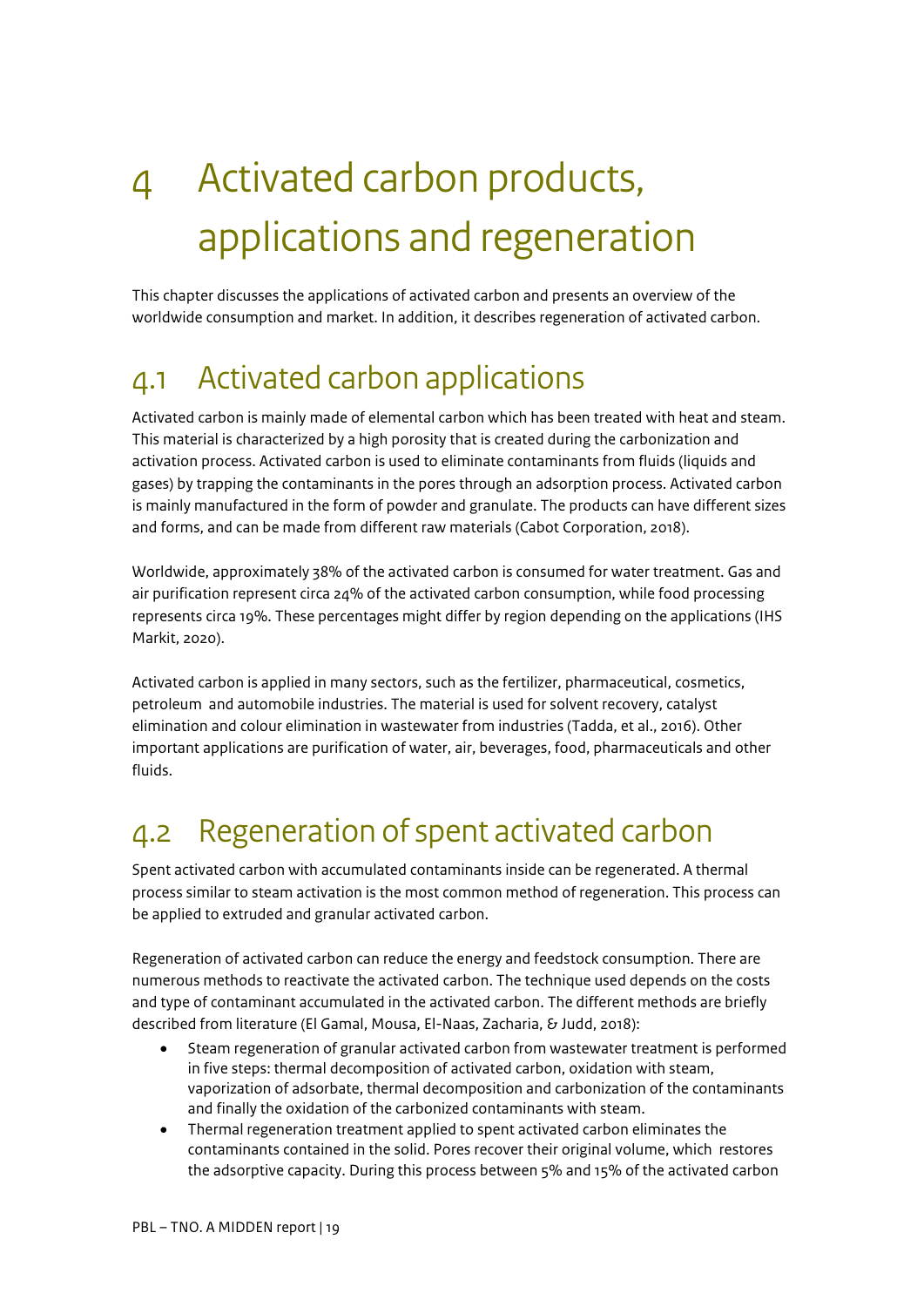is lost. Therefore, fresh material is added (Koehlert, 2017). This process includes drying, pyrolysis and gasification of the contaminants. This method is time consuming.

- The chemical regeneration process uses chemical reagents to decompose the adsorbates. The efficiency of this process depends on the reactivity of the adsorbents with the reagents. The efficiency of chemical regeneration of granular activated carbon is commonly lower than 70%.
- Microwave regeneration is based on heating of the solid, which goes through a thermally activated reaction. In this case the carbon should be a microwave absorber. This method requires less energy than conventional methods.
- Another method is wet oxidation regeneration. In this process the activated carbon is introduced in an aqueous solution and heated to  $150-200^{\circ}$ C. During this process the contaminants are decomposed.
- Electrochemical regeneration can be performed through different mechanisms. This technology is commercially available for organic contaminants from water.
- Bio-regeneration can be used when organic contaminants can be desorbed easily. This method uses microbial colonies which interact with the contaminants. The applicability of this process depends on factors such as the biodegradability of the contaminants and the physico-chemical characteristics of the activated carbon.

Bio-regeneration involves lower costs than steam and chemical regeneration (El Gamal, Mousa, El-Naas, Zacharia, & Judd, 2018). Microwave regeneration has been applied but its application is currently limited (Li, Jin, Su, Lu, & Li, 2018).

The regeneration of powder activated carbon through pyrolysis was analysed in a pyrolysis furnace in which the energy consumed to regenerate 1 tonne of waste powder activated carbon was 40 kWh. This energy consumption represents 25% of the energy required to produce 1 tonne of fresh powder activated carbon (160 kWh) (Li, Jin, Su, Lu, & Li, 2018).

In the Cabot Zaandam plant granular activated carbon is regenerated through thermal activation. According to Cabot, the CO<sub>2</sub> released in the reactivation process amounts to approximately 20% of the emissions released during manufacturing of virgin granular activated carbon. This process requires 10% of virgin activated carbon. The process is performed in kilns at temperatures of 850°C and above. Cabot ensures that 97% of the adsorptive capacity is restored (Cabot Corporation, 2021).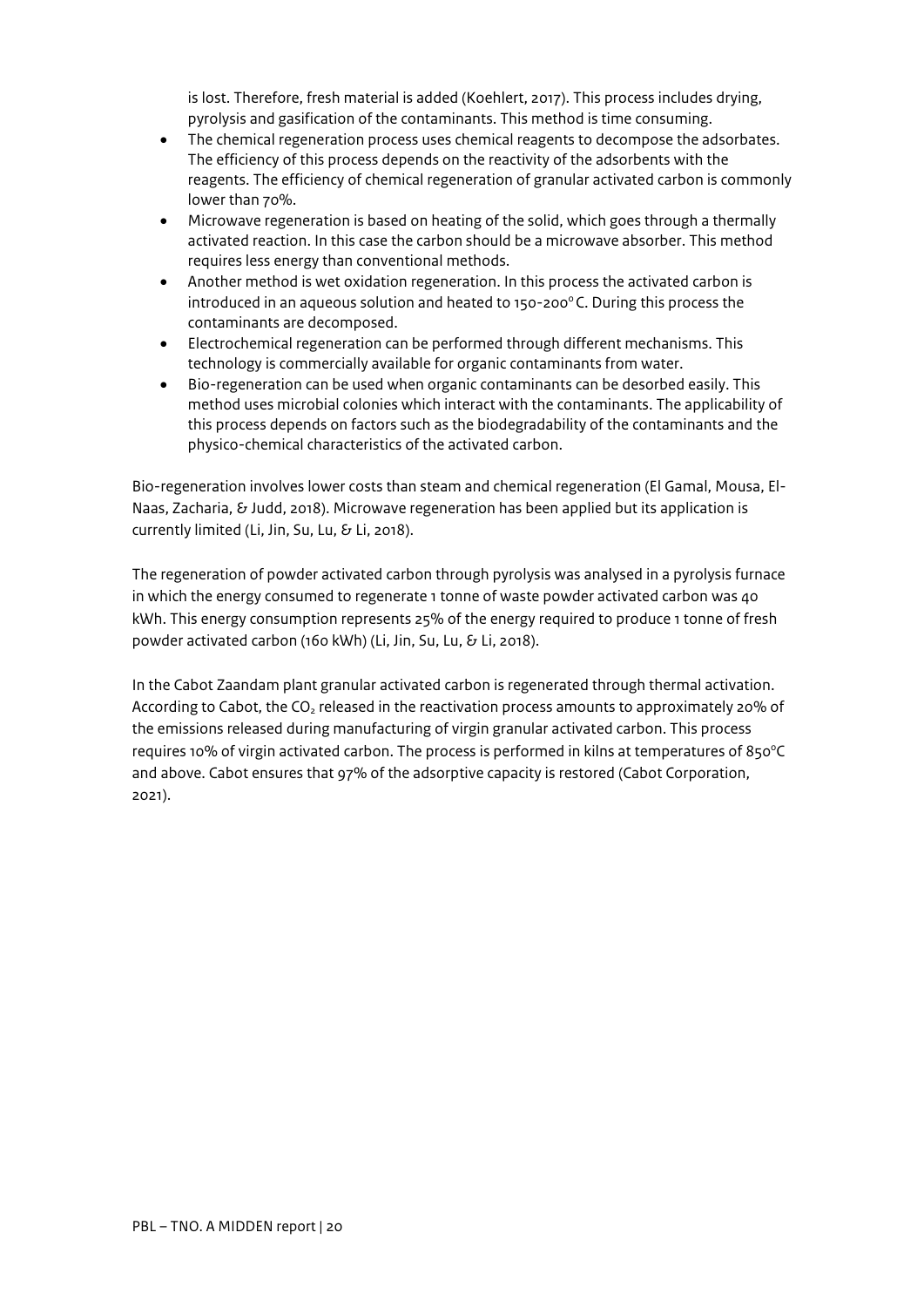# <span id="page-20-0"></span>5 Options for decarbonisation

This chapter discusses options for decarbonisation of the activated carbon production process in Klazienaveen.

The main decarbonisation options that have been identified are:

- Substitution of raw materials,
- Energy efficiency improvements, and
- Carbon capture, utilization and storage.

Another option that is discussed is the substitution of activated carbon by other products. Regeneration of activated carbon can reduce energy and feedstock consumption, as was discussed in section  $a_{.2}$ .

#### **Figure 5.1**  CO2 reduction categories



### <span id="page-20-1"></span>5.1 Substitution of raw materials

The fossil greenhouse gas emissions in Klazienaveen are due to the use of peat and lignite. To reduce the fossil emissions, other raw materials could be used. Biomass can be used as a source of carbon. For instance, coconut shells are used to produce activated carbon for the pharmaceutical industry. Substitution of the raw materials may influence the quality and potential applications of the products.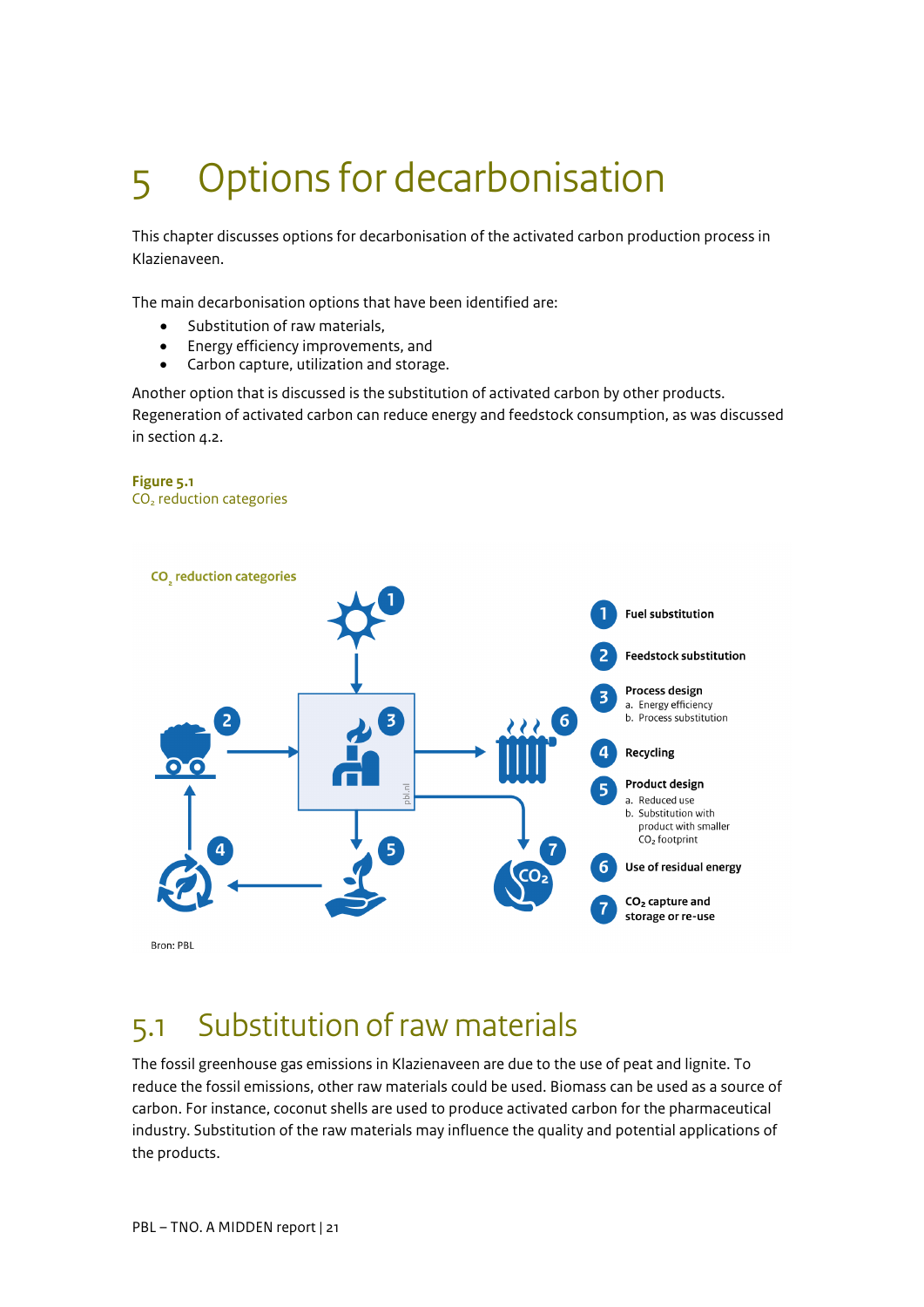The substitution of peat by coconut shells would lead to an emission intensity of approximately 4 tonnes of biobased CO<sub>2</sub>-eq per tonne of activated carbon (Arena, Lee, & Clift, 2016). In case of combining the use of biomass and carbon capture and storage (CCS), the emissions could become negative.

### <span id="page-21-0"></span>5.2 Energy efficiency improvements

The Cabot Corporation has reduced its direct and indirect emissions by increasing the efficiency of its production processes and investing in waste heat recovery (Cabot Corporation, 2021). The process in the Klazienaveen plant can be modernized to reduce energy losses in the long rotary kilns. Energy can also be saved by using peat with a lower moisture content, since the moisture in the peat causes energy losses in the rotary kilns. Electricity can be saved by using more efficient electromotors or by replacing the current lighting by LED lighting. The waste gas released in the kilns is rich in carbon monoxide and hydrogen. These gases could be used more efficiently if they were separated from the waste gas stream.

## <span id="page-21-1"></span>5.3 Carbon capture, utilization and storage

Carbon Capture, Utilisation and Storage (CCUS) is a solution to reduce greenhouse gas emissions from the flue gas. Post-combustion technology uses membranes, solvents and sorbents to capture the  $CO<sub>2</sub>$  in the stream. The most advanced technology for post-combustion capture is based on amine solvents. Here chemical absorption with monoethanolamine (MEA) solvents is considered. This technology has been applied on a commercial scale (IEA, 2016). In the Klazienaveen plant we consider one source of emissions, namely the combustion of non-condensable gases in the waste gas boiler.

The exhaust gas is first pressurized before entering the system. Then it is water washed and treated to remove to contaminants. Subsequently the clean gas is conveyed to the MEA solvent which purifies the gas. The rich solvent is then regenerated in the stripper with heat releasing the  $CO<sub>2</sub>$  at the top of the stripper.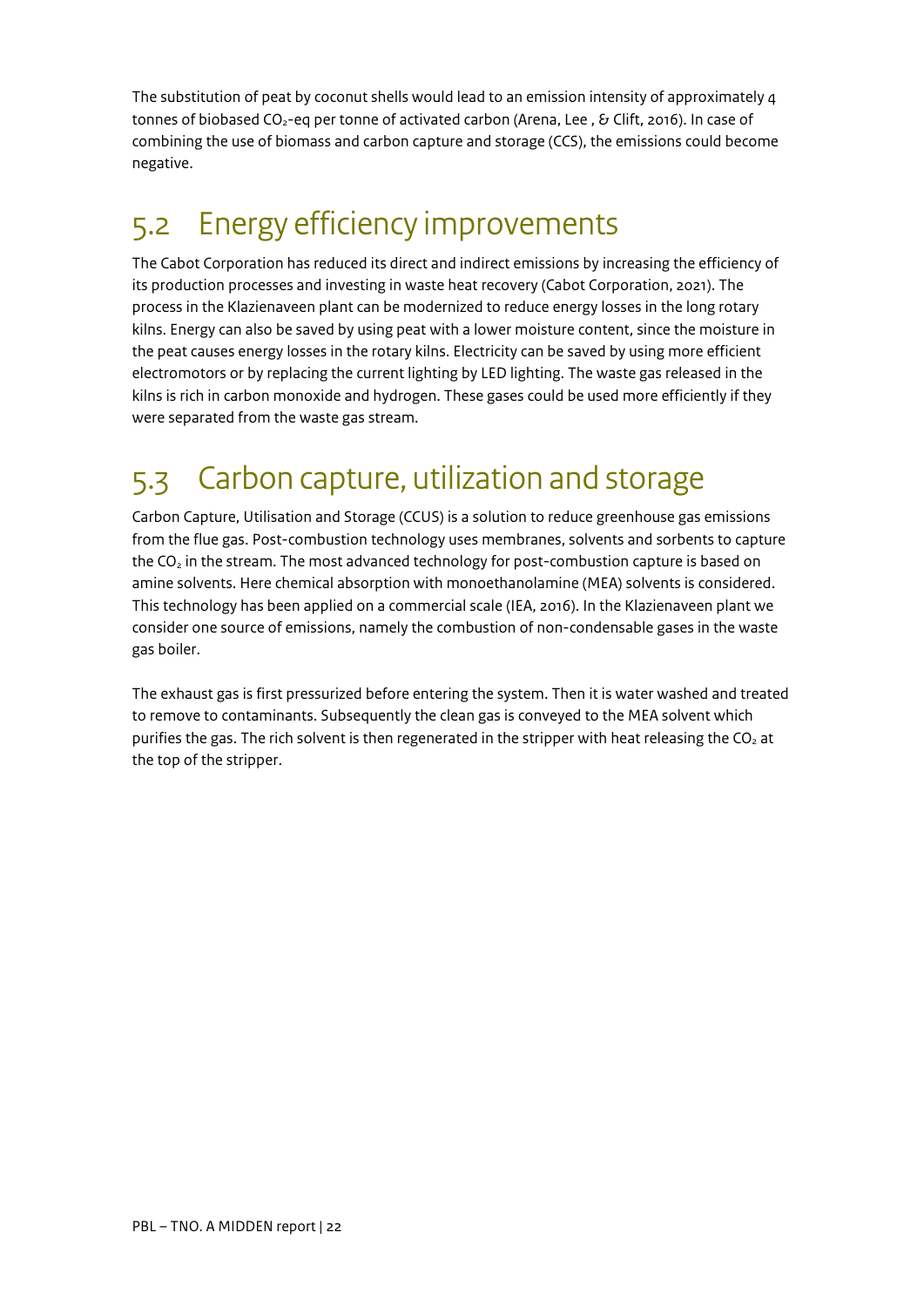

#### Post-combustion capture (absorption process)

Table 5.1 provides techno-economic parameters for post-combustion capture of low concentration CO<sub>2</sub> streams (<20%vol) for liquefied transport (compressed to ~110 bar) with MEA solvents with a 90% capture rate. This technology is typically used in combination with  $CO<sub>2</sub>$  transport by truck or ship.

The capacity of the carbon capture unit that would be needed at the Klazienaveen site can be estimated to be 80 kilotonnes captured  $CO<sub>2</sub>$  per year. This is based on the maximum production capacity (15 kilotonnes of activated carbon), the emission factor (5.6 tonne  $CO<sub>2</sub>/t$ onne activated carbon) and the carbon capture ratio of the system (90%). The costs in Table 5.1 are based on a unit with a larger capacity.

#### **Table 5.1**

| <b>Parameter</b> | <b>Value</b>       | Unit                                              | <b>Comment</b>                                                                                                                                                                                                                                                                                                                                                                                                                                                                                                                                                                                                            |
|------------------|--------------------|---------------------------------------------------|---------------------------------------------------------------------------------------------------------------------------------------------------------------------------------------------------------------------------------------------------------------------------------------------------------------------------------------------------------------------------------------------------------------------------------------------------------------------------------------------------------------------------------------------------------------------------------------------------------------------------|
| <b>CAPEX</b>     | 348 (273-419)      | EUR2020/tonne<br>CO <sub>2</sub><br>captured/year | CAPEX for capture, purification,<br>compression, and liquefaction. Costs<br>based on a unit with capacity of about<br>o.7 MtCO <sub>2</sub> captured/year. High range for<br>retrofit to existing installation, mid range<br>based on new installation (Lensink &<br>Schoots, 2021). Low range costs are<br>based on (Husebye, Brunsvold,<br>Roussanaly, & Zhang, 2012), for 13.5%vol<br>CO <sub>2</sub> concentration (deflated from 2012 to<br>2020 EUR based on European HICP<br>index), combined with<br>compression/network costs from<br>(Lensink & Schoots, 2021). Transport and<br>storage equipment is excluded. |
| <b>Fixed</b>     | $10.5(8.2 - 12.6)$ | EUR2020/tonne                                     | 3% of CAPEX. Transport and storage                                                                                                                                                                                                                                                                                                                                                                                                                                                                                                                                                                                        |

Techno-economic parameters for post combustion CO<sub>2</sub> capture and compression for liquefied transport.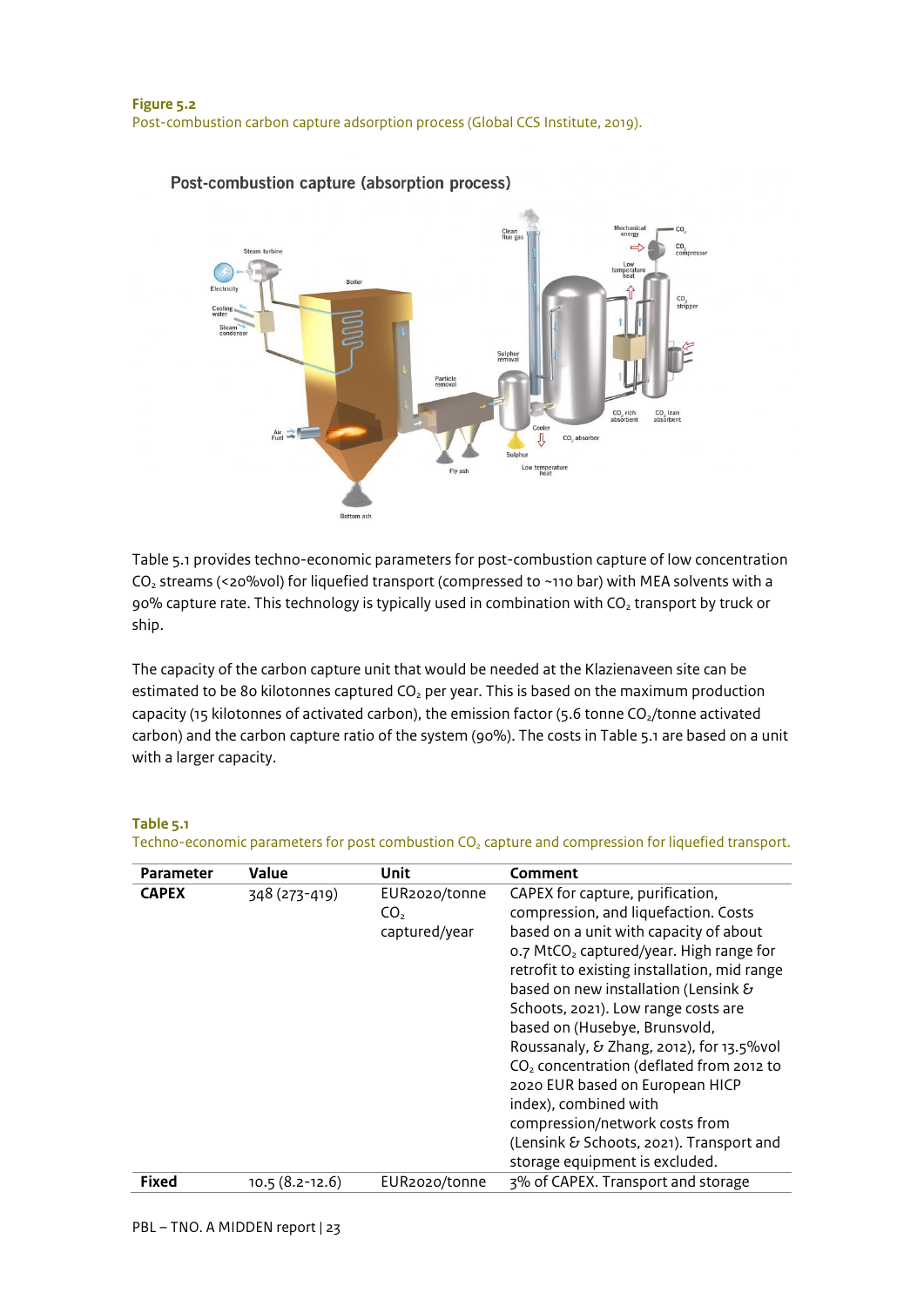| <b>Parameter</b>                         | Value              | Unit                             | Comment                                                                                                                                                                                                                                                        |
|------------------------------------------|--------------------|----------------------------------|----------------------------------------------------------------------------------------------------------------------------------------------------------------------------------------------------------------------------------------------------------------|
| operating<br>and<br>maintenance<br>costs |                    | CO <sub>2</sub><br>captured/year | costs are excluded from this value. Based<br>on (Lensink & Schoots, 2021)                                                                                                                                                                                      |
| <b>Technical</b><br>lifetime             | $20(15-25)$        | year                             | (Lensink & Schoots, 2021), (Husebye,<br>Brunsvold, Roussanaly, & Zhang, 2012),<br>(Berghout, Kuramochi, van den Broek, &<br>Faaij, 2015),                                                                                                                      |
| Electricity<br>consumption               | $0.76(0.46 - 0.9)$ | $GJ/t$ onne $CO2$<br>captured    | 50 kWh/tCO <sub>2</sub> for capture, 162 kWh/tCO <sub>2</sub><br>for liquefaction based on (Lensink &<br>Schoots, 2021). Upper limit based on<br>(Berghout, Kuramochi, van den Broek, &<br>Faaij, 2015), lower limit based on (Danish<br>Energy Agency, 2021). |
| <b>Steam</b><br>consumption              | $3.7(3-4)$         | $GJ/t$ onne $CO2$<br>captured    | 1028 kWhth/tCO <sub>2</sub> for post-combustion<br>capture based on (Lensink & Schoots,<br>2021). Upper limit based on 3.5-4 GJ/t<br>range from Berghout et al. (2015), lower<br>limit based on Danish Energy Agency<br>(2021).                                |
| Capture rate                             | 90                 | $\frac{0}{0}$                    | CO <sub>2</sub> emissions remain after capture from<br>the original flue gas stream. Based on<br>(Lensink & Schoots, 2021).                                                                                                                                    |
| <b>TRL</b>                               | 9                  |                                  | MEA solvent capture and CO <sub>2</sub><br>compression techniques have been<br>commercially applied (Global CCS<br>Institute, 2021).                                                                                                                           |

### <span id="page-23-0"></span>5.4 Substitution of activated carbon by other products

The main applications of activated carbon are water treatment and gas and air purification. For both applications, activated carbon can be substituted by other products. Crini et al. have studied conventional and non-conventional adsorbents for wastewater treatment (Crini, Lichtfouse, Wilson, & Morin-Crini, 2019). Conventional adsorbents used for the removal of pollutants from wastewater are commercially available activated carbon, inorganic materials (e.g. activated alumina, silica gel, zeolites and molecular sieves), and ion-exchange resins (e.g. polymeric organic resins). Activated carbon is the main commercially used adsorbent followed by zeolites. Activated carbon provides the best results to remove different types of contaminants. Non-conventional adsorbents are, e.g., activated carbons produced from agricultural solid waste, clays, red mud, biosorbents (chitosan) and alginates.

Alternatives to activated carbon on an industrial scale are zeolites, activated alumina, silica gels, ion-exchange resins and sand. Non-conventional 'green' adsorbents are not yet used on industrial scale. The non-conventional materials used are abundantly available in nature and inexpensive, but the adsorption processes based on these materials are at laboratory scale.

Activated carbon can filter out gaseous pollutants in air. Activated carbon is a conventional method of air purification. Other common methods for air purification are High Efficiency Particulate Air (HEPA) filters, electrostatic smoke precipitators and UV light. More modern methods for air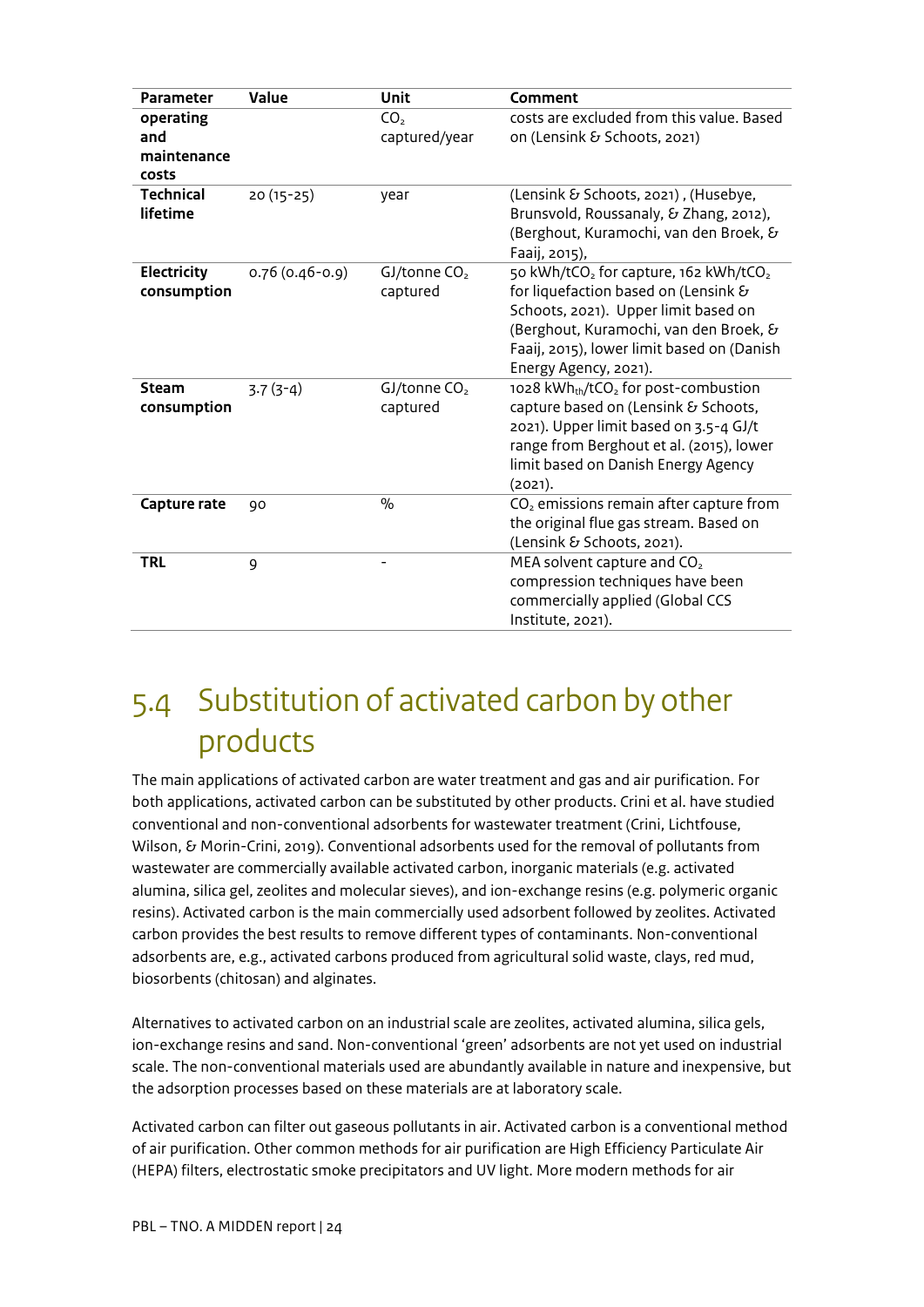purification are photochemical materials, soy proteins, transparent PAN polyacrylonitrile (PAN) filters and silk nanofibrils. These methods are described by Roy et al. (Roy, Mishra, Jain, & Solanki, 2018).

The potential of substitution of activated carbon by alternative products as a decarbonisation option should be further analysed by determining the emission intensity of the respective production processes.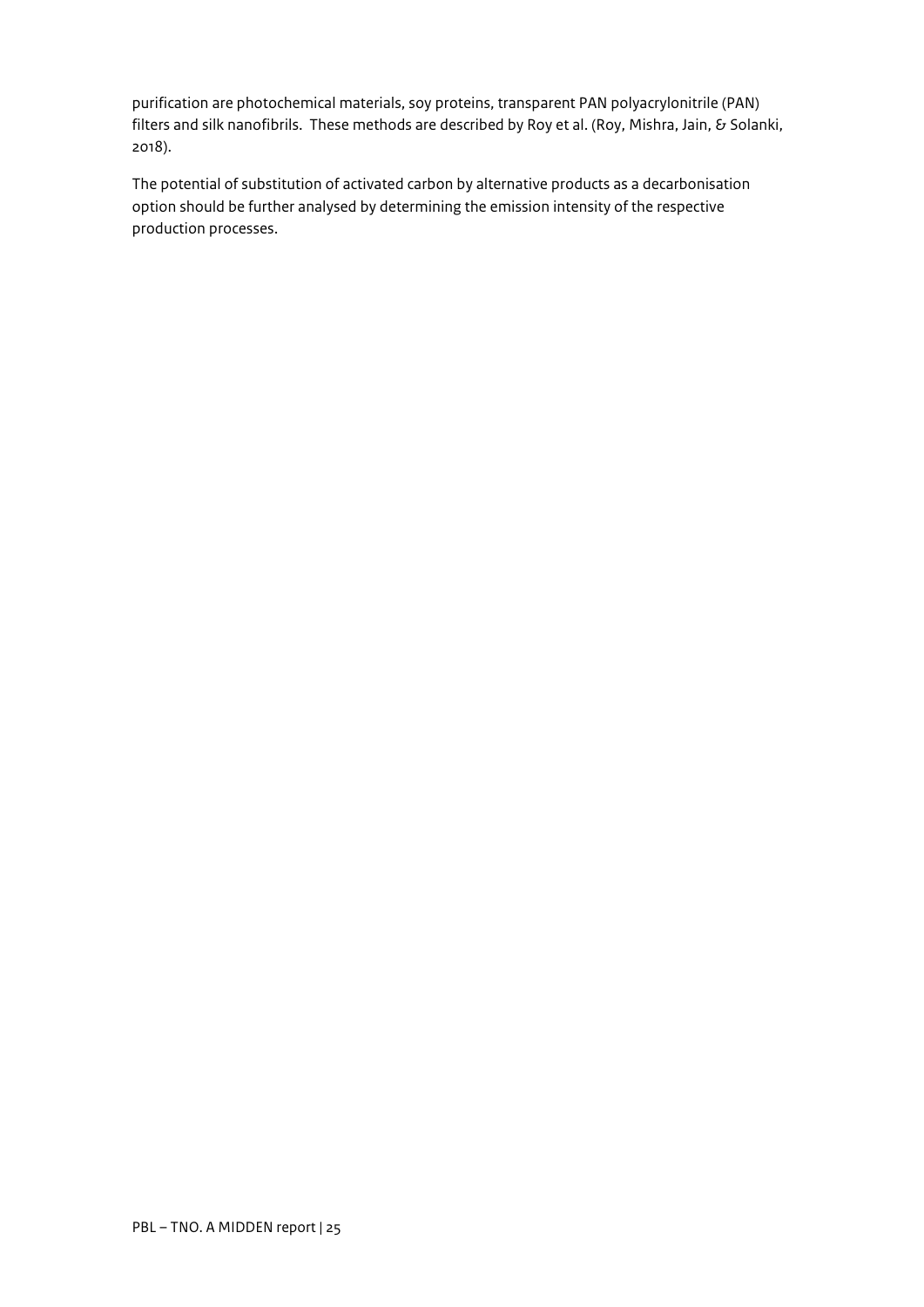## <span id="page-25-0"></span>6 Discussion

This chapter discusses the feasibility of the decarbonisation options for the activated carbon industry in the Netherlands. Cabot Norit Nederland B.V. produces activated carbon in Zaandam and Klazienaveen. The production capacity in the Zaandam plant is small in comparison with that of the Klazienaveen plant. Moreover, the plant in Zaandam has lower greenhouse gas emissions and does not participate in the EU Emissions Trading System. Therefore, this report only focuses on the production process and decarbonisation options for the Klazienaveen plant.

Spent activated carbon with accumulated contaminants inside can be regenerated. This reduces the energy and feedstock consumption. In the Cabot Zaandam plant, spent activated carbon is regenerated through a thermal activation process. According to Cabot, the CO<sub>2</sub> released in the reactivation process amounts to approximately 20% of the emissions released during manufacturing of virgin granular activated carbon. This process requires 10% of virgin activated carbon (Cabot Corporation, 2021).

The main decarbonisation options analysed for the activated carbon manufacturing process are the substitution of raw materials by biomass-based raw materials, energy efficiency improvements and carbon capture technology. Alternative products can substitute activated carbon in various applications.

In the Klazienaveen plant, the most important raw material is currently peat, followed by lignite and coconut shells. Activated carbon can be made from a large variety of raw materials, including wood and agricultural waste materials. The substitution of fossil raw materials by biomass-based raw materials may be limited by the required quality and specifications of the activated carbon that is produced. The use of alternative raw materials may result in a more expensive product.

The plant in Klazienaveen has been an activated carbon producer for a century (Henning & von Kienle, 2010). The plant has improved its energy efficiency by reusing heat that is produced in its production process. The process can be modernized to reduce energy losses in the long rotary kilns. Energy can also be saved by using peat with a lower moisture content. Electricity can be saved by using more efficient electromotors or by replacing the current lighting by LED lighting. The waste gas released in the kilns is rich in carbon monoxide and hydrogen. These gases could be used more efficiently if they were separated from the waste gas stream. The effect of these options on the greenhouse emissions has not been quantified in this report. Such improvements can be realized on relatively short term, but will not lead to full decarbonisation in the long term.

Post-combustion carbon capture is a mature technology that could be used to capture the  $CO<sub>2</sub>$ from the flue gas. This option requires substantial investments. In case that the carbon capture unit would be implemented in addition to the substitution of fossil raw material by biomass-based raw materials the  $CO<sub>2</sub>$  emissions may become negative. In order to store or use the  $CO<sub>2</sub>$  elsewhere (for example in the greenhouse horticulture locations in Klazienaveen and Erica), the  $CO<sub>2</sub>$  needs to be transported.

Finally, activated carbon can be substituted by alternative products, which include conventional and non-conventional adsorbents. Non-conventional 'green' adsorbents are not yet used on industrial scale. The non-conventional materials are abundantly available in nature and inexpensive, but the adsorption processes based on these materials are at laboratory scale. The emission intensity of alternative products has not been analysed in this report.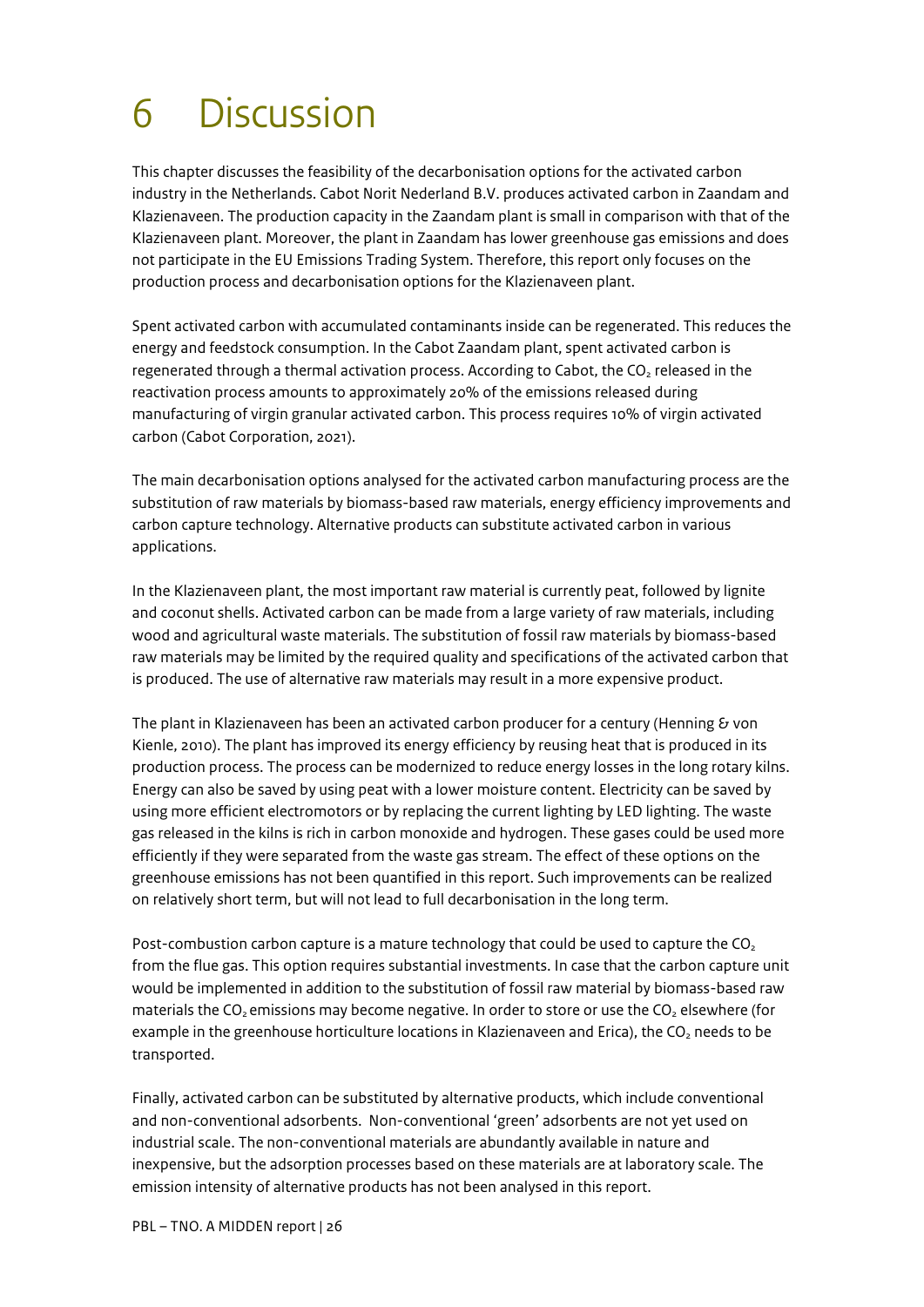## <span id="page-26-0"></span>References

- Arena, N., Lee , J., & Clift, R. (2016). Life Cycle Assessment of activated carbon production from coconut shells. *Journal of Cleaner Production*, 125; 68-77.
- Berghout, N., Kuramochi, T., van den Broek, M., & Faaij, A. (2015). Techno-economic performance and spatial footprint of infrastructure configurations for large scale  $CO<sub>2</sub>$ capture in industrial zones: A case study for the Rotterdam Botlek area. *International Journal of Greenhouse Gas Control*, 39, 256 - 284.
- Cabot Corporation. (2018). *Annual Report 2018; Positioned for advantaged growth.*
- Cabot Corporation. (2020). *Annual report 2019; Strengthening the core.*
- Cabot Corporation. (2021, August 2). *Energy*. Retrieved from Sustainability:
- https://www.cabotcorp.com/responsibility/acting-responsibly-for-the-planet/energy Cabot Corporation. (2021, August 2). *Reactivation Services*. Retrieved from Solutions: http://www.cabotcorp.com/solutions/products-plus/activated-carbon/reactivation-
- services Cabot Corporation. (2021, August 2). *Zaandam, The Netherlands*. Retrieved from https://www.cabotcorp.com/company/worldwide-locations/europe-middle-east-and
	- africa/netherlands-zaandam
- Crini, G., Lichtfouse, E., Wilson, L. D., & Morin-Crini, N. (2019). Conventional and nonconventional adsorbents for wastewater treatment. *Environmental Chemistry Letters*, 17, 195–213.
- Danish Energy Agency. (2021). *Technology Catalogue: Industrial Process Heat and Carbon Capture.*
- DBO Audit & Assurance B.V. (2017). *Cabot Norit Nederland B.V.*
- ECN. (2006). *ECN Phyllis classification*. Retrieved from https://phyllis.nl/Browse/Standard/ECN-Phyllis#lignite
- ECN. (2006). *Phyllis2*. Retrieved from ECN Phyllis classification: https://phyllis.nl/Browse/Standard/ECN-Phyllis#peat
- El Gamal, M., Mousa, H. A., El-Naas, M. H., Zacharia, R., & Judd, S. (2018). Bio-regeneration of activated carbon: A comprehensive review. *Separation and Purification Technology*, 197, 345-359.
- ESCPP. (2021). *CETEC PARC.EMMEN*. Retrieved from Chemical Parks in Europe: https://chemicalparks.eu/parks/getec-park-emmen
- Fagbemi, L., Khezami, L., & Capart, R. (2001). Pyrolysis products from different biomasses: application to the thermal cracking of tar. *Applied Energy*, 69, 293-306.
- FEECO International. (2019). *Activated Carbon Equipment and Process Design*. Retrieved from https://feeco.com/activated-carbon/
- Gjaltema, G. (2001). *Besluit van gedeputeerde staten van Drenthe inzake de revisievergunning Wet milieubeheer Norit Nederland bv Klazienaveen plant.* Provincie Drenthe.
- Global CCS Institute. (2019, February 31). *Capture*. Retrieved from Global CCS Institute: https://www.globalccsinstitute.com/why-ccs/what-is-ccs/capture/
- Global CCS Institute. (2021). *Technology Readiness and Costs of CCS.*
- Grumpelt, H., & Deilmann, C. (2005). Peat. In U. E. Chemistry..
- Gu, H., Bergman, R., Anderson, N., & Alanya-Rosenbaum, S. (2017). Life cycle assessment of activated carbon from woody biomass. *Wood and Fiber Science*, 50(3), 229-243.
- Hagemann, N., Spokas, K., Schmidt, H.-P., Kägi, R., Böhler, M. A., & Bucheli, T. D. (2018). Activated Carbon, Biochar and Charcoal: Linkages and Synergies across Pyrogenic Carbon's ABCs. *Water*, 10(2), 182.
- Henning, K.‐D., & von Kienle, H. (2010). Carbon, 5. Activated Carbon. In *Ullmann's Encyclopedia of Industrial Chemistry.* Retrieved from https://doi.org/10.1002/14356007.n05\_n04